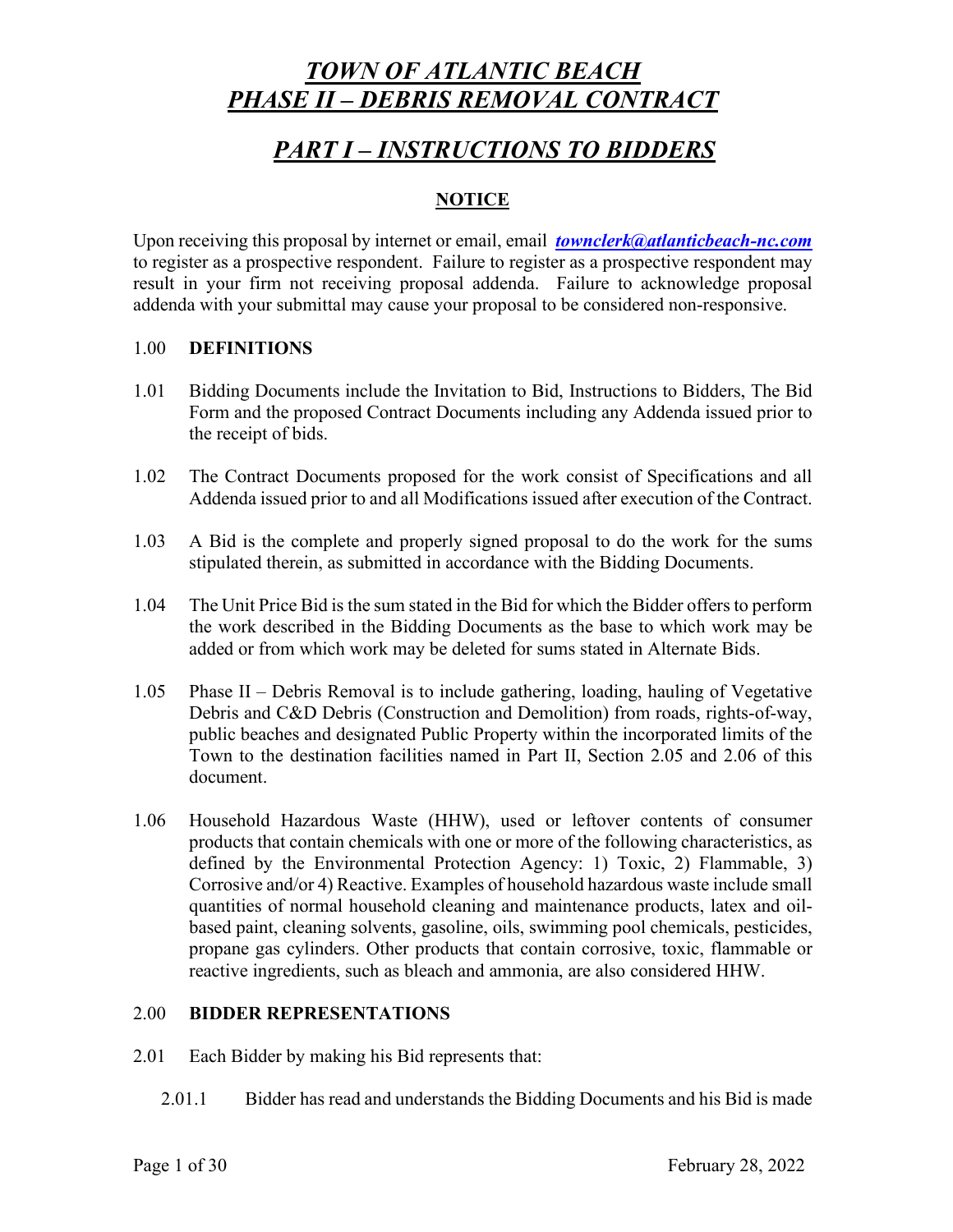# *PART I – INSTRUCTIONS TO BIDDERS*

in accordance therewith.

- 2.01.2 Bidder has visited the sites, has familiarized himself with local conditions under which the work is to be performed and has correlated his observations with the requirements of the Contract Documents.
- 2.01.3 No consideration will be given any Claim based on lack of knowledge of existing conditions except where Contract Documents make definite provisions for adjustments of cost or extension of time due to existing conditions that cannot be readily ascertained.
- 2.01.4 The Bid as submitted is based upon providing the labor, materials, systems and equipment required to complete the "Scope of Work" without exceptions.

#### 3.00 **INTERPRETATION OR CORRECTION OF BIDDING DOCUMENTS**

- 3.01 Bidders shall promptly notify Mr. David R. Walker, Town Manager, of any ambiguity, inconsistency or error, which they may discover upon examination of the Bidding Documents.
- 3.02 Bidder requiring clarification or interpretation of the Bidding Documents shall make written request which shall reach the Town Manager at least four (4) calendar days prior to the date for receipt of bids.
- 3.03 Any interpretation, correction or change of the Bidding Documents will be made by Addenda. Interpretations, corrections or changes of the bidding documents made in any other manner will not be binding, and Bidders shall not rely upon such interpretations, corrections, or changes.

#### 4.00 **BIDDING PROCEDURE**

4.01 Sealed bids will be addressed to Town Clerk and marked "PHASE II - DEBRIS REMOVAL CONTRACT" at PO Box 10, 125 West Fort Macon Road, Atlantic Beach, NC 28512. Deadline for submittal of bids will be 1:00PM on Monday, April 18, 2022, at which time the bid opening will be completed by Town Staff, tabulated and posted on the Town website. Interested parties are recommended to attend the Pre-bid Conference scheduled at 1:00pm on Friday, April 8, 2022, also in the Town Hall. The Town Council will make the selection during the scheduled meeting following recommendation of Staff, following which the selected bidder will be notified.

The Town Council will make the selection during the scheduled meeting following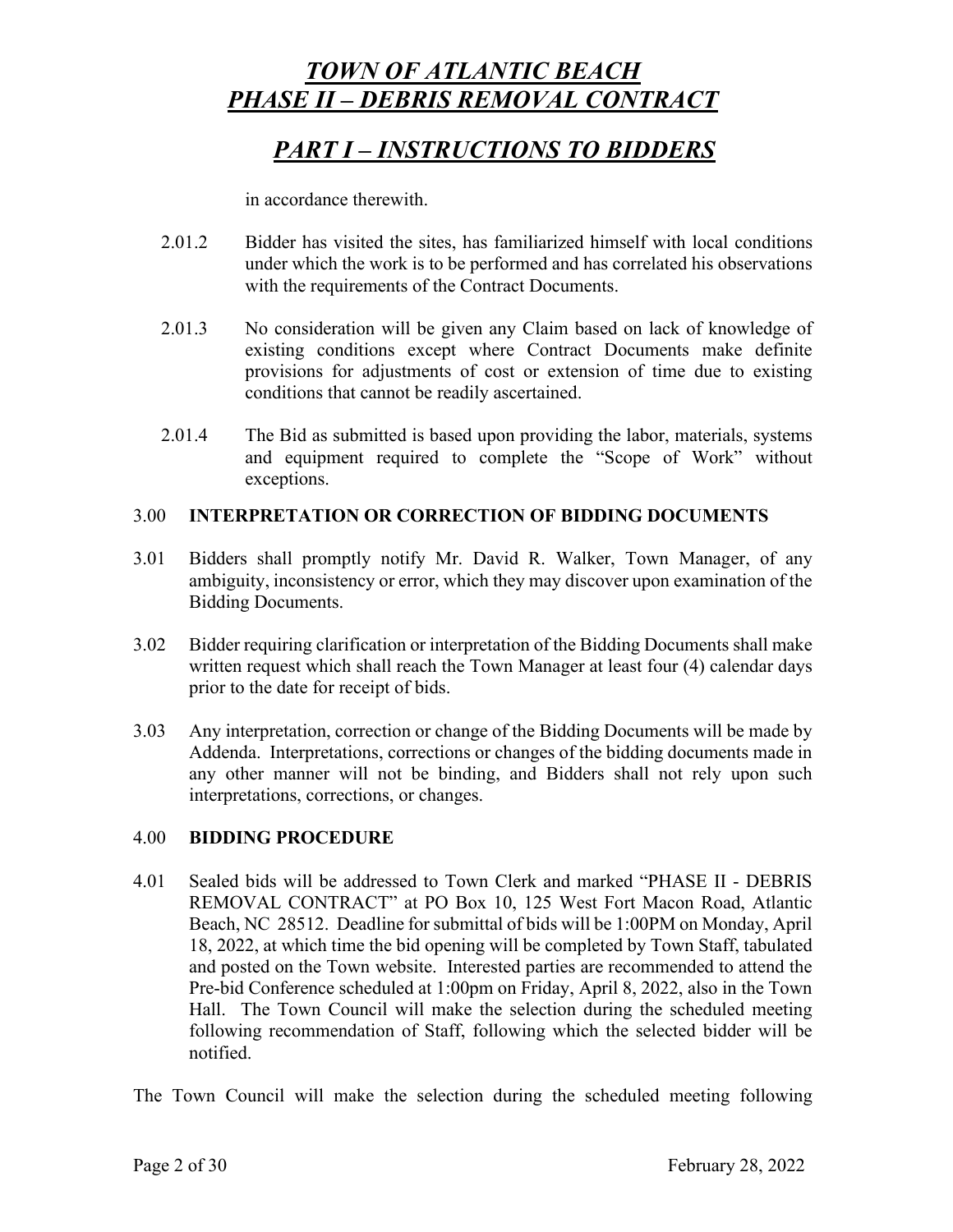# *PART I – INSTRUCTIONS TO BIDDERS*

recommendation of Staff, following which the selected bidder will be notified.

- 4.02 The complete *original proposal and two (2) copies* shall be submitted on a form identical to the form included with the Bidding documents. Copies shall be signed by the person or persons legally authorized to bind the Bidder to a Contract. *A Bid by a Corporation shall further give the state of incorporation and have the corporate seal affixed.*
- 4.03 The unit Price Bid Sum shall be expressed in figures.
- 4.04 Any interlineations, alteration or erasure must be initialized by the signer of the Bid.
- 4.05 Failure to submit a Bid in the form requested or inclusion of any alternates, conditions, limitations or provisions not called for will render the bid irregular, and shall be considered sufficient cause for rejection of Bid.
- 4.06 Bids shall be delivered to reach the address designated in the Invitation to Bid not later than the hour and date established for deadline for acceptance of bids. After that time, no bids will be received, nor may they be withdrawn. *Faxed or E-mailed bids will not be accepted.*
- 4.07 No Bid may be modified, withdrawn, or canceled by the Bidder for a period of NINETY (90) calendar days following the time designed for receipt of bids, and each Bidder agrees in submitting his Bid.

Negligence or error on the part of any Bidder in preparing his Bid confers no right of withdrawal or modification of his bid after time has been called.

#### 5.00 **CONSIDERATION OF BIDS**

- 5.01 Rejection of Bids: The TOWN shall have the right to reject any or all Bids not accompanied by any data required by the Bidding Documents, or to reject a Bid which is in any way incomplete or irregular.
- 5.02 Acceptance of Bid (Award): It is the intent of the TOWN to award two (2) Contracts; a primary contract to be awarded to the lowest overall responsible Bidder and a secondary contract to the next overall lowest responsible Bidder, provided the Bid(s) have been submitted in accordance with the requirements of the Bidding Documents and does not exceed a fair and equitable rate. The TOWN shall have the right to reject any or all bids and/or waive any informality or irregularity in any bid or bids received and to accept the Bid or Bids, which in his judgment is in the TOWN'S best interest.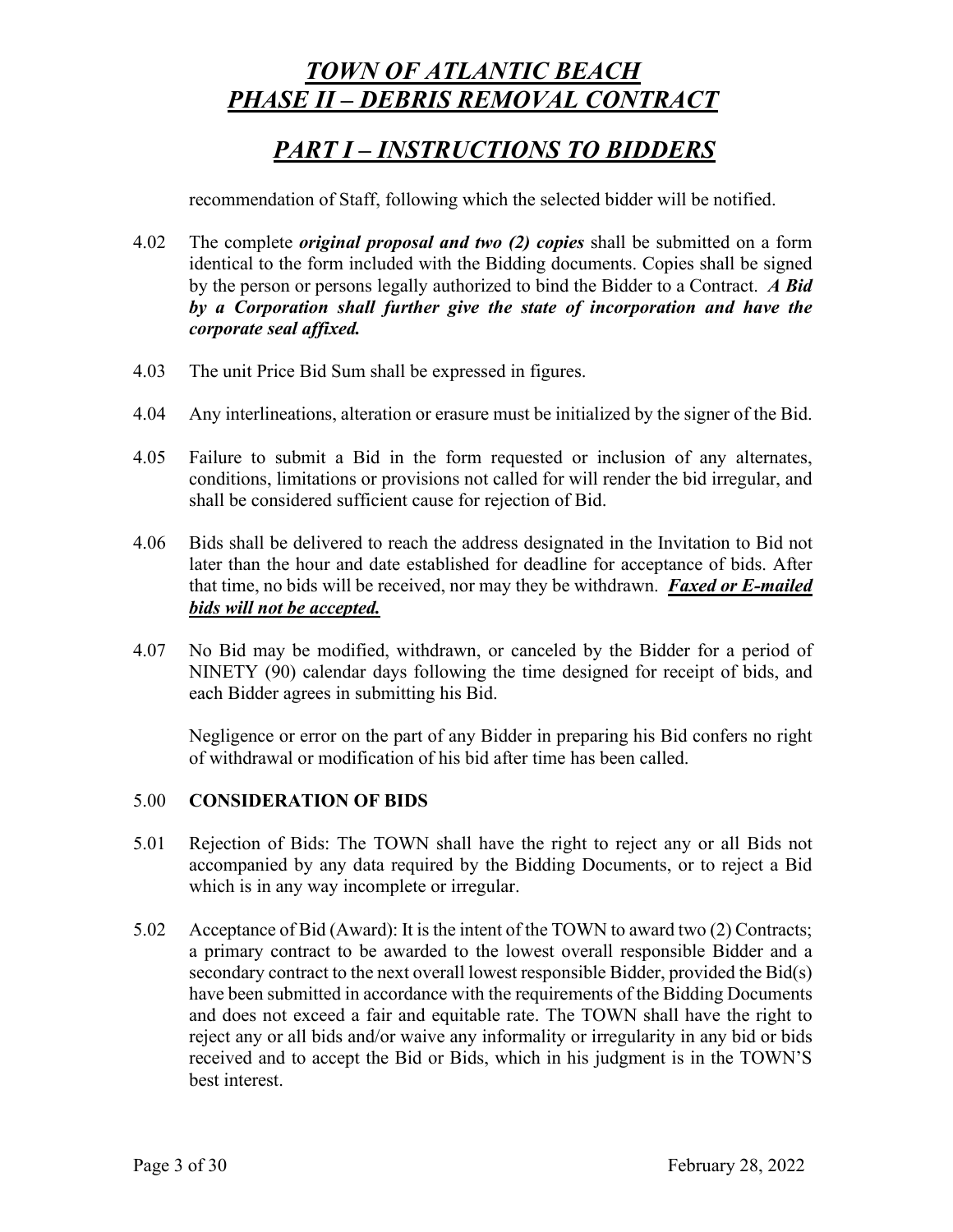### *PART I – INSTRUCTIONS TO BIDDERS*

- 5.03 The primary CONTRACTOR will be the TOWN'S first call for this recovery phase of operation. The secondary CONTRACTOR will be called if the primary CONTRACTOR is not responsive or at the discretion of the Town when it is deemed necessary for more than one CONTRACTOR to assist in this response and Scope of Work.
- 5.04 If there are no bidders that are clearly lowest on all scopes of work in the Form of Proposal, lowest overall and 2<sup>nd</sup> lowest overall will be determined by estimated total cost for debris removal utilizing USACE hybrid model for a Category 2 estimated event scenario… for the Town of Atlantic Beach, this has been calculated as having C&D generation of 49,002cy (on street curbside), C&D generation of 20,727cy (on public beach), and Vegetative Debris generation of 26,770cy. For C&D volume to weight conversion, FEMA 325 recommended 2cy/ton will be utilized for final determination. However, this does not imply a minimum or maximum quantity for the award.
- 5.05 The Town of Atlantic Beach will make all decisions on which part of the contract to activate.

#### 6.00 **INSURANCE**

6.01 Careful attention is directed to insurance. The CONTRACTOR should carefully review his insurance in order to be completely and adequately covered with regard to special hazards, etc. *Certificates for Worker's Compensation, General Liability and Vehicle/Equipment Insurance will be required and submitted as part of the bid package.* The CONTRACTOR shall maintain at minimum the following limits of liability.

| \$500,000 / \$500,000 / \$500,000                           |
|-------------------------------------------------------------|
|                                                             |
| \$1,000,000                                                 |
| \$1,000,000                                                 |
| (Combined Single Limit – Bodily Injury and Property Damage) |
| \$2,000,000                                                 |
|                                                             |

The CONTRACTOR shall maintain during the life of this contract WORKERS' COMPENSATION and EMPLOYER'S LIABILITY INSURANCE covering all of the CONTRACTOR'S employees to be engaged in the work under this contract, providing the required statutory benefits under North Carolina Workers Compensation Law, and Employers Liability Insurance providing limits at least in the amount of \$500,000/500,000/500,000 applicable to claims due to bodily injury by accident or disease.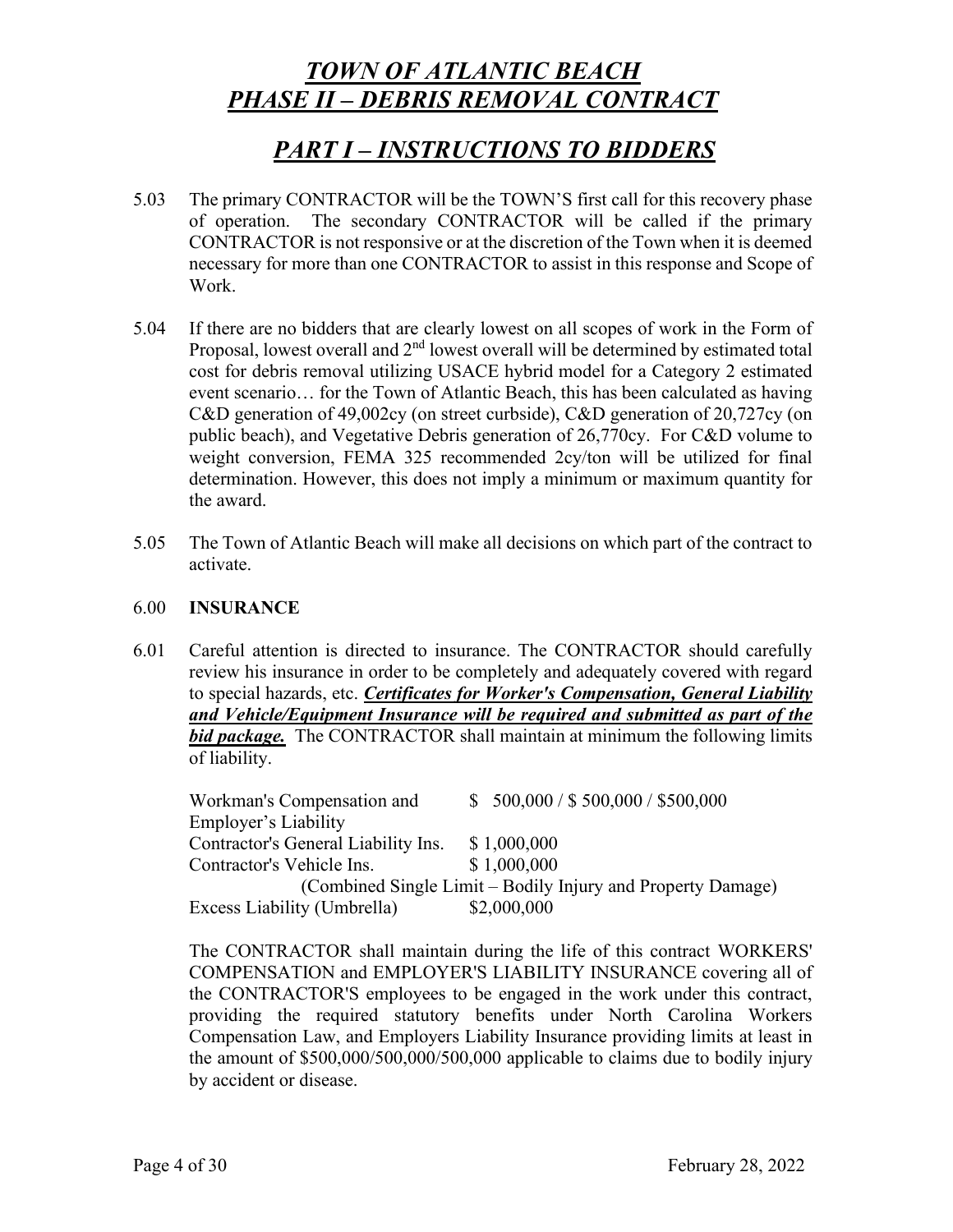## *PART I – INSTRUCTIONS TO BIDDERS*

The CONTRACTOR'S Comprehensive General Liability Insurance shall include coverage for premises operations, independent contractors, completed operations, scope of work, products and contractual exposures as shall protect the CONTRACTOR from claims arising out of any bodily injury, including accidental death, as well as, claims for property, damages which may arise from operations under this contract, whether such operations be by the CONTRACTOR or by any subcontractor or any directly or indirectly employed by either of them. The Town of Atlantic Beach must be named as an additional insured prior to initiation of the scope of work under the Contractors General Liability Insurance. Automobile Liability Insurance shall include coverage for all owned, hired and non-owned vehicles.

UMBRELLA LIABILITY INSURANCE providing as excess above the underlying COMMERCIAL GENERAL LIABILITY INSURANCE, AUTOMOBILE LIABILITY INSURANCE, EMPLOYERS LIABILITY INSURANCE AND OWNERS AND CONTRACTOR'S PROTECTIVE LIABILITY INSURANCE policies required by this contract. This coverage shall provide excess limits at least in the amount of \$2,000,000 per occurrence, combined single limits applicable to claims arising out of bodily injury and/or property damage. The parties named as additional insured under the primary underlying policies are to be included as additional insured under the Umbrella Liability Insurance Coverage.

#### 7.00 **TIME/COMPLETION SCHEDULE**

- 7.01 This contract will be valid for the period from July 1, 2022 through June 30, 2023. All dates in this schedule are predicated on a contract being awarded and the site and/or sites open to accept waste within 2 days of notice to proceed, as set forth in Part I, Section 19.00, by fax or email and followed by regular mail from the Town Manager or his designee.
- 7.02 Completion will be at the discretion of the Town Manager or his designee.

#### 8.00 **PAYMENT**

- 8.01 Payment will be made within ten (10) days after submission of weekly pay applications (invoices) and satisfactory completion of requirement set forth in 8.02 below. *Payment will be based on volume as determined by the TOWN or its designate at the awarded unit price. Five percent (5%) of all invoices will be retained until the contract is complete to the satisfaction of the Town Manager.*
- 8.02 Subcontractor payment verification. All subcontractors must register with the Town of Atlantic Beach prior to beginning work for the CONTRACTOR. Each listed subcontractor will be required to confirm receipt of payment from CONTRACTOR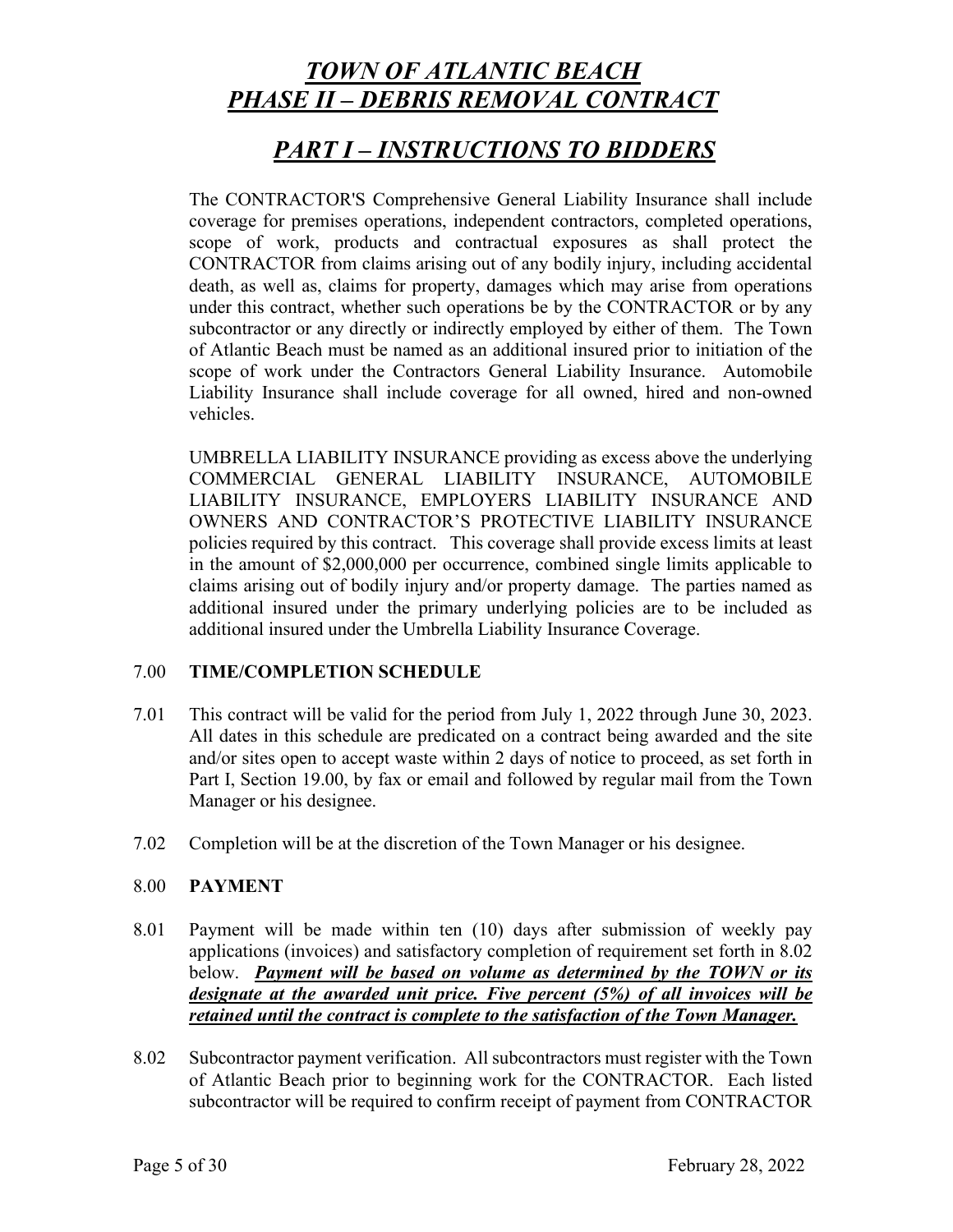### *PART I – INSTRUCTIONS TO BIDDERS*

through a "Subcontractor's Final Affidavit, Waiver and Release" prior to the Town issuing final payment to the CONTRACTOR. CONTRACTOR will also prepare an Affidavit of Payment of Debts and Claims and to be verified with a Consent of Surety Company to Final Payment.

#### 9.00 **SAFETY**

9.01 CONTRACTOR shall provide a safe working environment and will be solely responsible for maintaining safety at all work sites. CONTRACTOR shall take all reasonable steps to ensure safety for both workers and visitors to any work site, to include traffic control.

#### 10.00 **LOCATIONS FOR DISPOSAL**

- 10.01 Coastal Environmental Partnership (CEP) advises that all C&D from a large magnitude disaster be taken to CEP's Subtitle D Landfill at Tuscarora, NC, physically located at 7400 Old Highway 70 West, 2 exits past New Bern, NC, on Highway 70, if Carteret County does not open a Temporary Debris Management Site for Western Carteret County.
- 10.02 An alternative location that incorporates recycling is Green Recycling Solutions, LLC (GRS), physically located at 11710 Hwy 17, Maysville, NC 28555. C&D containing wood, aggregates and soil, drywall, roofing, metals, carpet and padding, plastics, cardboard and paper can be managed at this site. Additional sorting may be required. Items not accepted Asbestos, Batteries, Municipal Solid Waste (MSW), Household Garbage, Liquids, Tires, Furniture, Hazardous Waste, Electronic Waste, and Whitegoods (Stoves, Refrigerators, etc.).
- 10.03 Carteret County advises that two locations are under consideration for the disposal/reduction of vegetative debris for western Carteret County. Through Memorandum of Understanding, the primary site for the Town of Atlantic Beach will be the Newport/ Morehead City Debris Management Site (DMS). The site is approximately located at the Carl Garner Rd. / Silver Hill Rd. intersection off of US Highway 70, Morehead City. CONTRACTORS should anticipate round trips of less than 30 miles for this location. An additional bid for Vegetative Debris removal is also requested for round trips greater than 40 but less than 60 miles which will include the Herbert Page Debris Management Site (DMS) Location, approximately located across from 5411 NC 24 (northside of NC 24) in Bogue Township. Allowances for additional length of haul, if necessary, will be addressed following confirmation of the final destination with the county and a fair and equitable rate renegotiated by change order.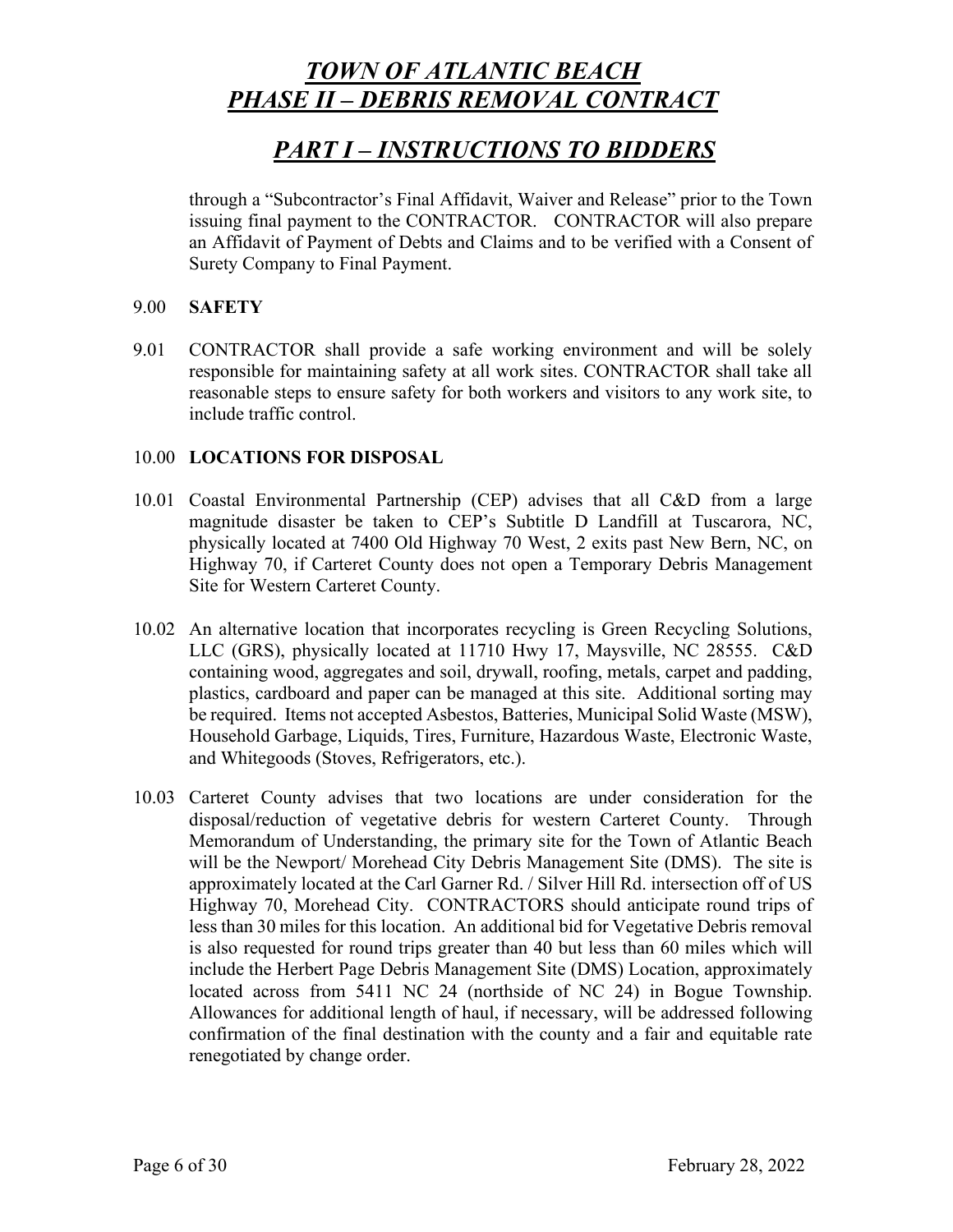#### *PART I – INSTRUCTIONS TO BIDDERS*

10.04 Carteret County advises that two locations are under consideration for staging Construction and Demolition (C&D) debris for western Carteret County. Through Memorandum of Understanding, the primary site for the Town of Atlantic Beach will be the Newport/ Morehead City Debris Management Site (DMS). The site is approximately located at the Carl Garner Rd. / Silver Hill Rd. intersection off of US Highway 70, Morehead City. CONTRACTORS should anticipate round trips of less than 30 miles for this location. An additional bid for Construction and Demolition (C&D) debris removal is also requested for round trips greater than 40 but less than 60 miles which will include the Herbert Page Debris Management Site (DMS) Location, approximately located across from 5411 NC 24 (northside of NC 24) in Bogue Township. Allowances for additional length of haul, if necessary, will be addressed following confirmation of the final destination with the county and a fair and equitable rate renegotiated by change order.

#### 11.00 **PERFORMANCE REQUIREMENTS**

11.01 Performance and Payment Bond:

CONTRACTOR will be required to post a Performance and Payment Bond, each in the amount of Five Hundred Thousand Dollars (\$500,000.00) or 100 percent of the contract price, whichever is greater, throughout the Contract execution period, when the Town Management requests initiation of Work of this Contract, until such time as the "Scope of Work" contained in this Contract is complete as determined by the Town Management and one year after.

11.02 TOWN'S right to carry out the work:

If the CONTRACTOR defaults or neglects to carry out the work in accordance with the Contract Documents and fails within a two (2) day period after receipt of written notice from the TOWN to commence and continue correction of such default or neglect with diligence and promptness, the TOWN may, without prejudice to other remedies, correct such deficiencies. In such case an appropriate Change Order shall be issued deducting from payments then or thereafter due the CONTRACTOR the cost of correcting such deficiencies, including compensation for the TOWN'S additional services and expenses made necessary by such default, neglect or failure. If payments then or thereafter due the CONTRACTOR are not sufficient to cover such amounts, the CONTRACTOR shall pay the difference to the TOWN.

#### 12.00 **TERMINATION BY THE TOWN FOR CAUSE**:

- 12.01.1 The TOWN may terminate the contract if the CONTRACTOR:
	- a. persistently or repeatedly refuses or fails to supply enough properly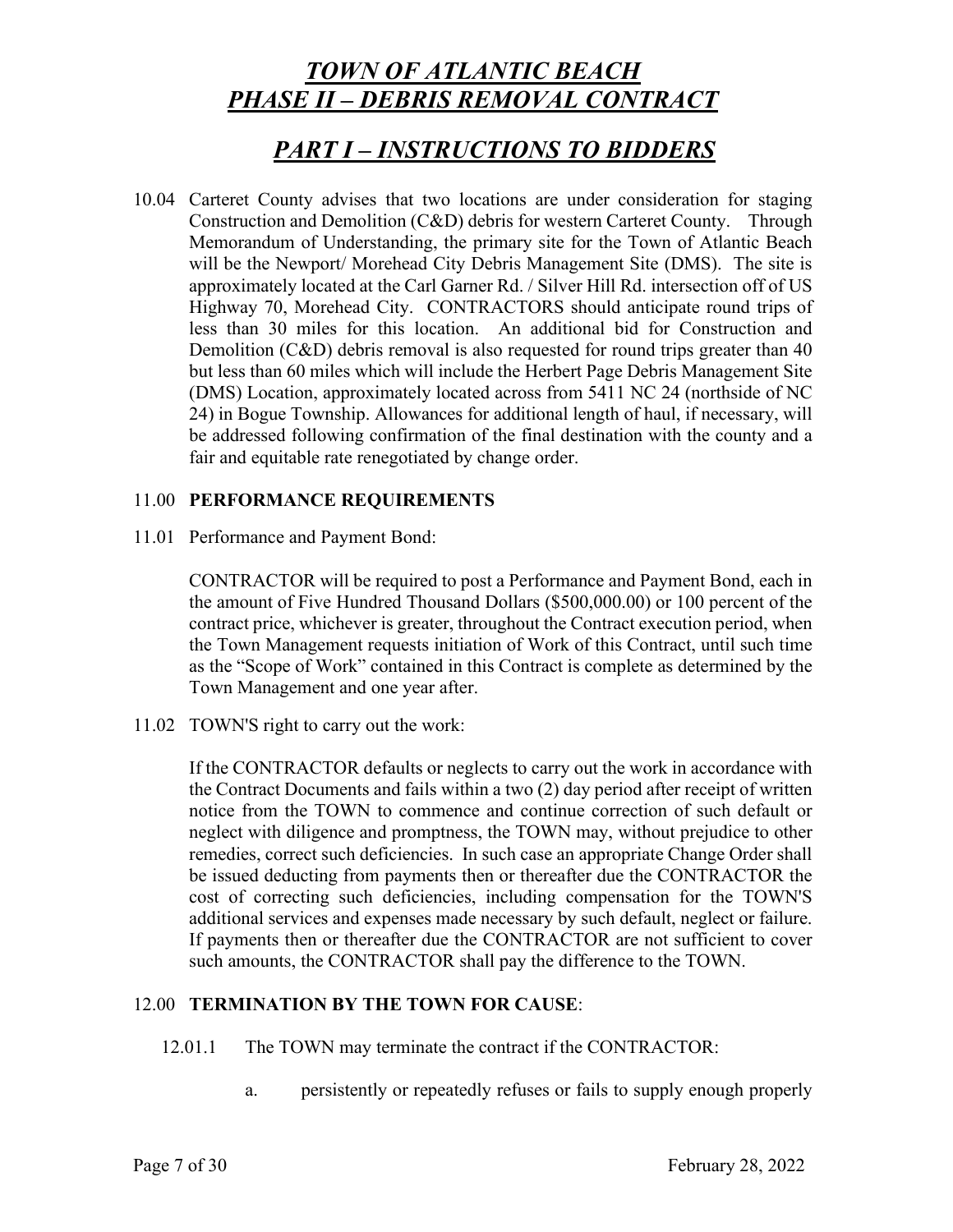# *PART I – INSTRUCTIONS TO BIDDERS*

skilled workers or proper equipment to perform in a timely manner as determined by the Director of the Public Works or Town Manager;

- b. fails to make payment to subcontractors for materials, equipment or labor in accordance with the respective agreements between the CONTRACTOR and subcontractors;
- c. persistently disregards laws, ordinances, or rules, regulations or orders of a public authority having jurisdiction; or
- d. otherwise is guilty of substantial breach of a provision of the Contract Documents.
- 12.01.2 When any of the above reasons exist, the TOWN may without prejudice to any other rights or remedies of the TOWN and after giving the CONTRACTOR and the CONTRACTOR'S surety, if any, two days' written notice, terminate employment of the CONTRACTOR and may, subject to any prior rights of the surety:
	- a. accept assignment of subcontracts; and/or
	- b. finish the work by whatever reasonable method the TOWN may deem expedient; and/or
	- c. pay from the Payment Bond Posted, as required in Section 11.01 of Part I – Instructions To Bidders, any and all parties seeking retribution (for damages, subcontracts, etc.) with regards to this Debris Removal Contract from the CONTRACTOR.
- 12.01.3 When the TOWN terminates the contract for one of the reasons stated in Subparagraph 12.01.1, the CONTRACTOR shall not be entitled to receive further payment until the work is finished.
- 12.01.4 If the unpaid balance of the contract sum exceeds additional costs incurred while finishing the work, including compensation for the TOWN'S services and expenses made necessary thereby, such excess shall be paid to the CONTRACTOR. If such costs exceed the unpaid balance, the CONTRACTOR shall pay the difference to the TOWN. This obligation for payment shall survive termination of the contract.
- 12.01.5 **Termination for Convenience;** the Town or CONTRACTOR may terminate this contract at any time for any reason by giving at least thirty (30) days' notice in writing to the other party. If the contract is terminated by the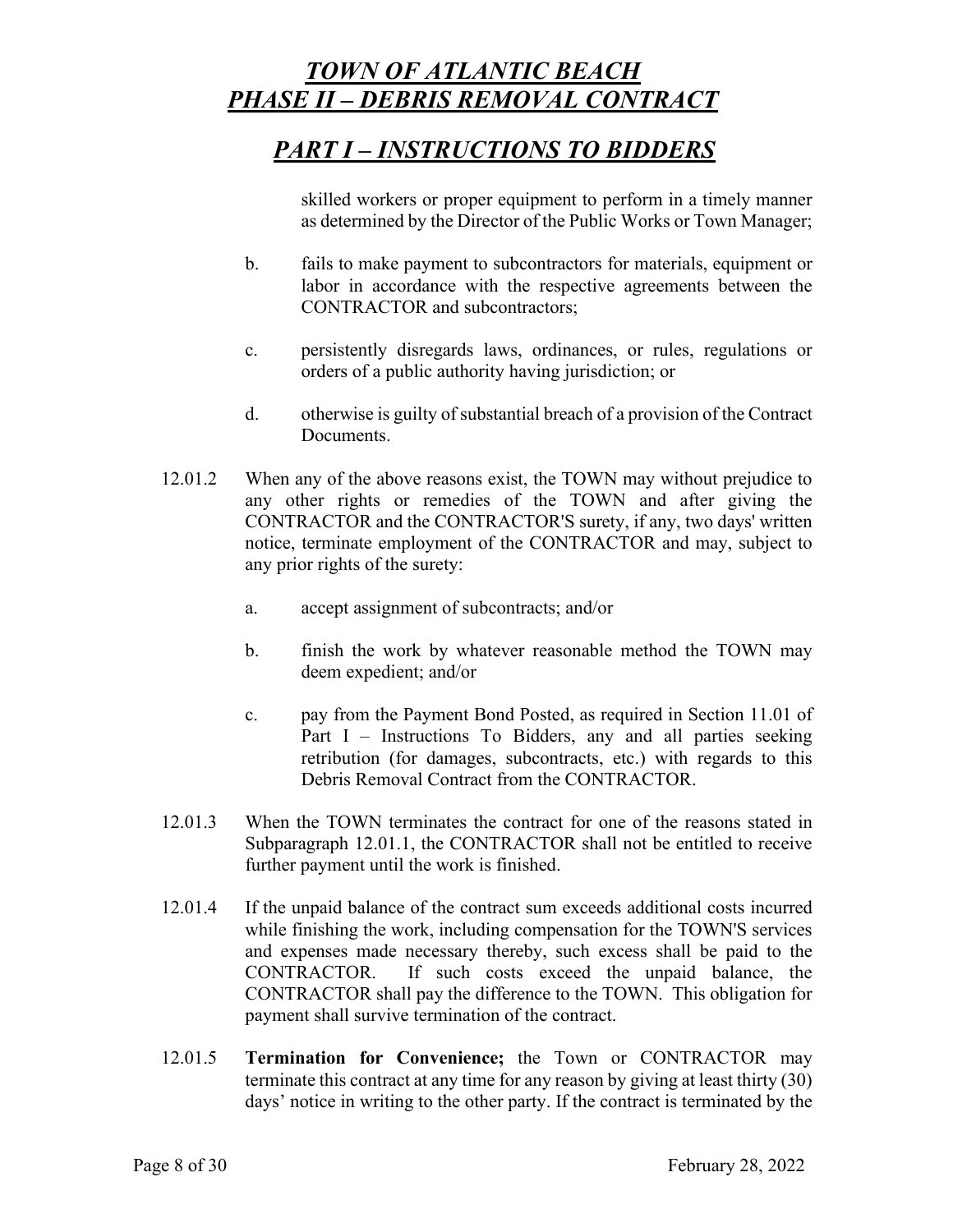### *PART I – INSTRUCTIONS TO BIDDERS*

Town as provided herein, the CONTRACTOR will be paid a fair payment as negotiated with the Town for the work completed as of the date of termination.

12.01.6 Nothing contained herein shall prevent the TOWN from pursuing any other remedy, which it may have against CONTRACTOR including claims for damages.

#### 13.00 **ESTIMATED QUANTITIES**

- 13.01 The TOWN makes no guarantee as to the quantities the CONTRACTOR will actually remove.
- 13.02 The TOWN provides solid waste services (household refuse and vegetative debris) to solid waste customers within the municipality and in the event of the activation of this CONTRACT will continue to provide these services and reserves the right to augment the solid waste management department with other departments of the TOWN.
- 13.03 North Carolina Department of Transportation (NCDOT), NCDOT will have primary responsibility for vegetative and sand debris removal efforts of Federal and State Highways, and Federal Aid Secondary Routes; for Atlantic Beach this includes NC Highway 58 and the Atlantic Beach Causeway. Through Memorandum of Agreement with NCDOT, the Town of Atlantic Beach can request release of these routes and assume responsibility for debris removal and apply for reimbursement. Therefore, upon directive from the Town Manager, the CONTRACTOR must be prepared to remove vegetative and sand debris from NC Highway 58 and the Atlantic Beach Causeway within the incorporated limits of the TOWN.
- 13.04 Through conversation and understanding with North Carolina Department of Transportation (NCDOT), Atlantic Beach and/or its Debris Removal *CONTRACTOR* will have primary responsibility for the removal of construction and demolition debris (C&D) from NC Highway 58 and the Atlantic Beach Causeway within the incorporated limits of the TOWN.

#### 14.00 **PERSONNEL**

14.01 It is mutually agreed that CONTRACTOR is an independent CONTRACTOR and not an agent of the TOWN, and as such the CONTRACTOR shall not be entitled to any TOWN employment benefits, such as, but not limited to, vacation, sick leave, insurance, workmen's compensation, or pension and retirement benefits.

#### 15.00 **CONFLICT OF INTEREST**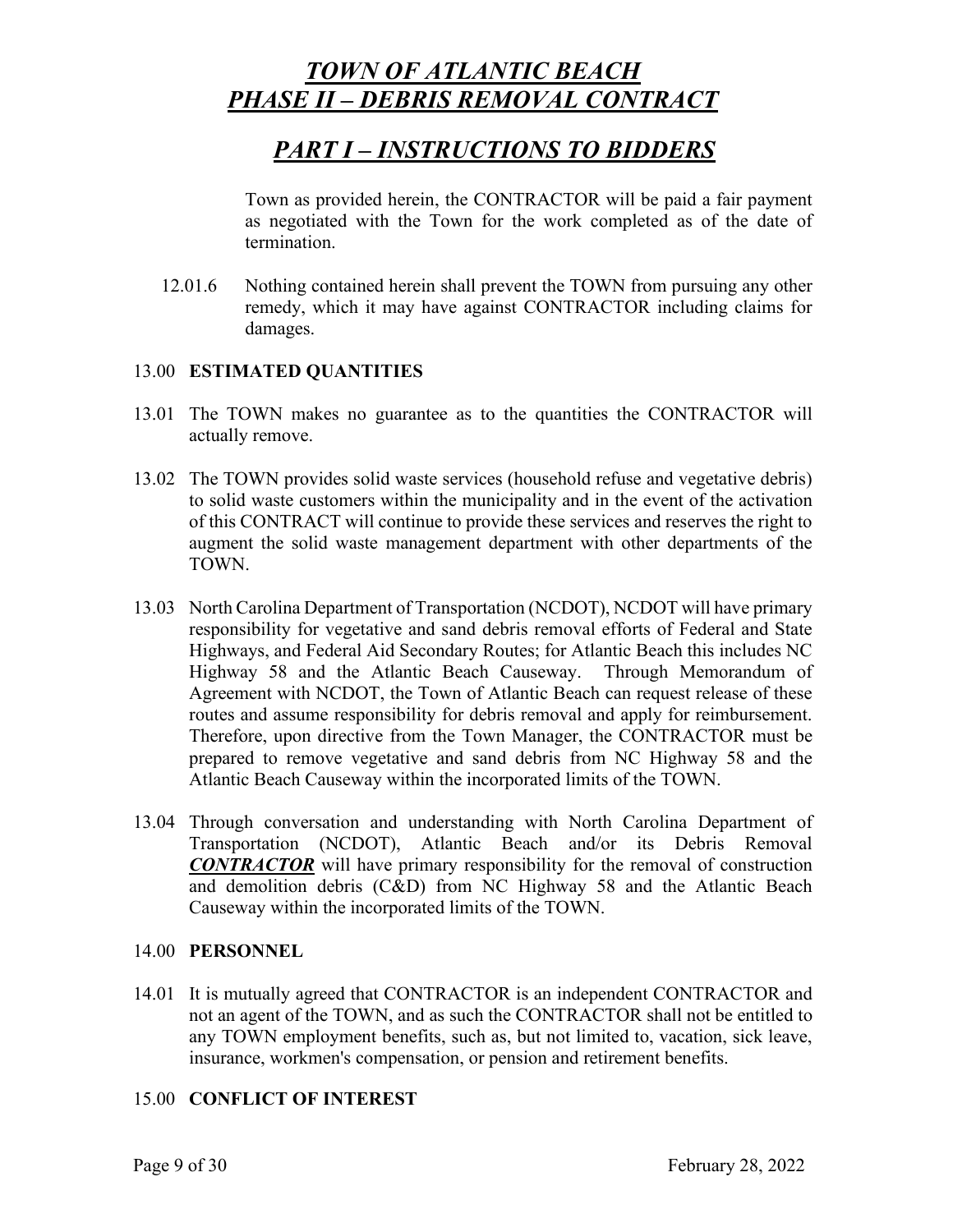## *PART I – INSTRUCTIONS TO BIDDERS*

15.01 No elected or appointed official or paid employee of the TOWN shall have a personal or financial interest, direct or indirect, as a contracting party or otherwise, in the performance of this agreement.

#### 16.00 **OTHER LAWS AND REGULATIONS**

16.01 The parties acknowledge that FEMA financial assistance may be used to fund the contract. CONTRACTOR will comply with any and all applicable federal, state and local standards, regulations, laws, statutes and ordinances regarding toxic, hazardous and solid wastes and any other pollutants; public and private nuisances; health or safety; and zoning, subdivision or other land use controls. CONTRACTOR agrees to comply with all applicable standards, orders or regulations issued pursuant to the Clean Air Act (42 U.S.C. 7401- et seq.) and the Federal Water Pollution Control Act as amended (33 U.S.C. 1251- et seq.), and will report violations to the TOWN, FEMA and the Regional Office of the Environmental Protection Agency (EPA).

CONTRACTOR will take all reasonably necessary, proper or required safety, preventative and remedial measures in accordance with any and all relations and directives from the North Carolina Department of Human Resources, the United States Environmental Protection Agency, the North Carolina Department of Environmental Quality, Health Departments, and any other federal, state or local agency having jurisdiction, to insure the prompt prevention or cessation (now or in the future) of violations of either the applicable provisions of such standards, regulations, laws, statutes, and ordinances or any permits or conditions issued thereunder.

- 16.02 CONTRACTOR, and any subcontractor it employs, shall comply with the requirements of Article 2 of Chapter 64 of the North Carolina General Statutes (the federal E-Verify program operated by the United States Department of Homeland Security and other federal agencies, or any successor or equivalent program used to verify the work authorization of newly hired employees pursuant to federal law).
- 16.03 The CONTRACTOR shall comply with all mandatory standards and policies relating to energy efficiency which may be contained within an energy conservation plan issued by the State of North Carolina in compliance with the Energy Policy and Conservation Act (Pub. L. 94-163).

#### 17.00 **NON-DISCRIMINATION - EQUAL EMPLOYMENT OPPORTUNITY**

During the performance of this contract, the CONTRACTOR agrees as follows: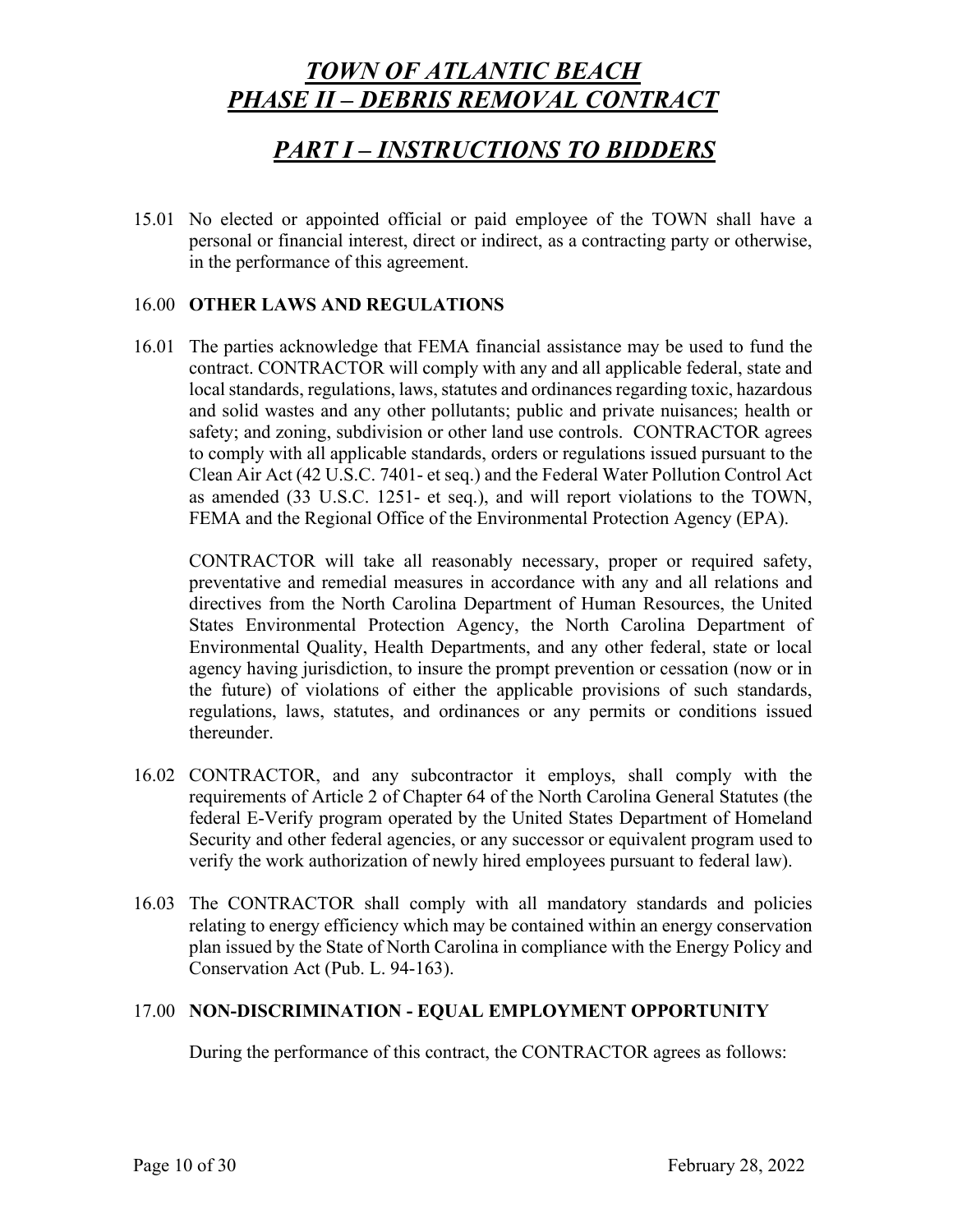### *PART I – INSTRUCTIONS TO BIDDERS*

- 17.01 The CONTRACTOR will not discriminate against any employee or applicant for employment or otherwise illegally deny any person participation in or the benefits of the program which is the subject of this agreement because of race, creed, color, sex, age, disability or national origin. The CONTRACTOR will take affirmative action to ensure that applicants are employed, and that employees are treated during employment without regard to their race, color, religion, sex, or national origin. Such action shall include, but not be limited to the following: Employment, upgrading, demotion, or transfer; recruitment or recruitment advertising; layoff or termination; rates of pay or other forms of compensation; and selection for training, including apprenticeship. The CONTRACTOR agrees to post in conspicuous places, available to employees and applicants for employment, notices to be provided setting forth the provisions of this nondiscrimination clause.
- 17.02 The CONTRACTOR will, in all solicitations or advertisements for employees placed by or on behalf of the CONTRACTOR, state that all qualified applicants will receive considerations for employment without regard to race, color, religion, sex or national origin.
- 17.03 The CONTRACTOR will send to each labor union or representative of workers with which he has collective bargaining agreement or other contract or understanding, a notice to be provided advising the said labor union or workers' representatives of the CONTRACTOR'S commitments under this section, and shall post copies of the notice in conspicuous places available to employees and applicants for employment.
- 17.04 The CONTRACTOR will comply with all provisions of Executive Order 11246 of September 24, 1965, and of the rules, regulations, and relevant orders of the Secretary of Labor.
- 17.05 The CONTRACTOR will furnish all information and reports required by Executive Order 11246 of September 24, 1965, and by rules, regulations, and orders of the Secretary of Labor, or pursuant thereto, and will permit access to his books, records, and accounts by the administering agency and the Secretary of Labor for purposes of investigation to ascertain compliance with such rules, regulations, and orders.
- 17.06 In the event of the CONTRACTOR'S noncompliance with the nondiscrimination clauses of this contract or with any of the said rules, regulations, or orders, this contract may be canceled, terminated, or suspended in whole or in part and the CONTRACTOR may be declared ineligible for further Government contracts or federally assisted construction contracts in accordance with procedures authorized in Executive Order 11246 of September 24, 1965, and such other sanctions as may be imposed and remedies invoked as provided in Executive Order 11246 of September 24, 1965, or by rule, regulation, or order of the Secretary of Labor, or as otherwise provided by law.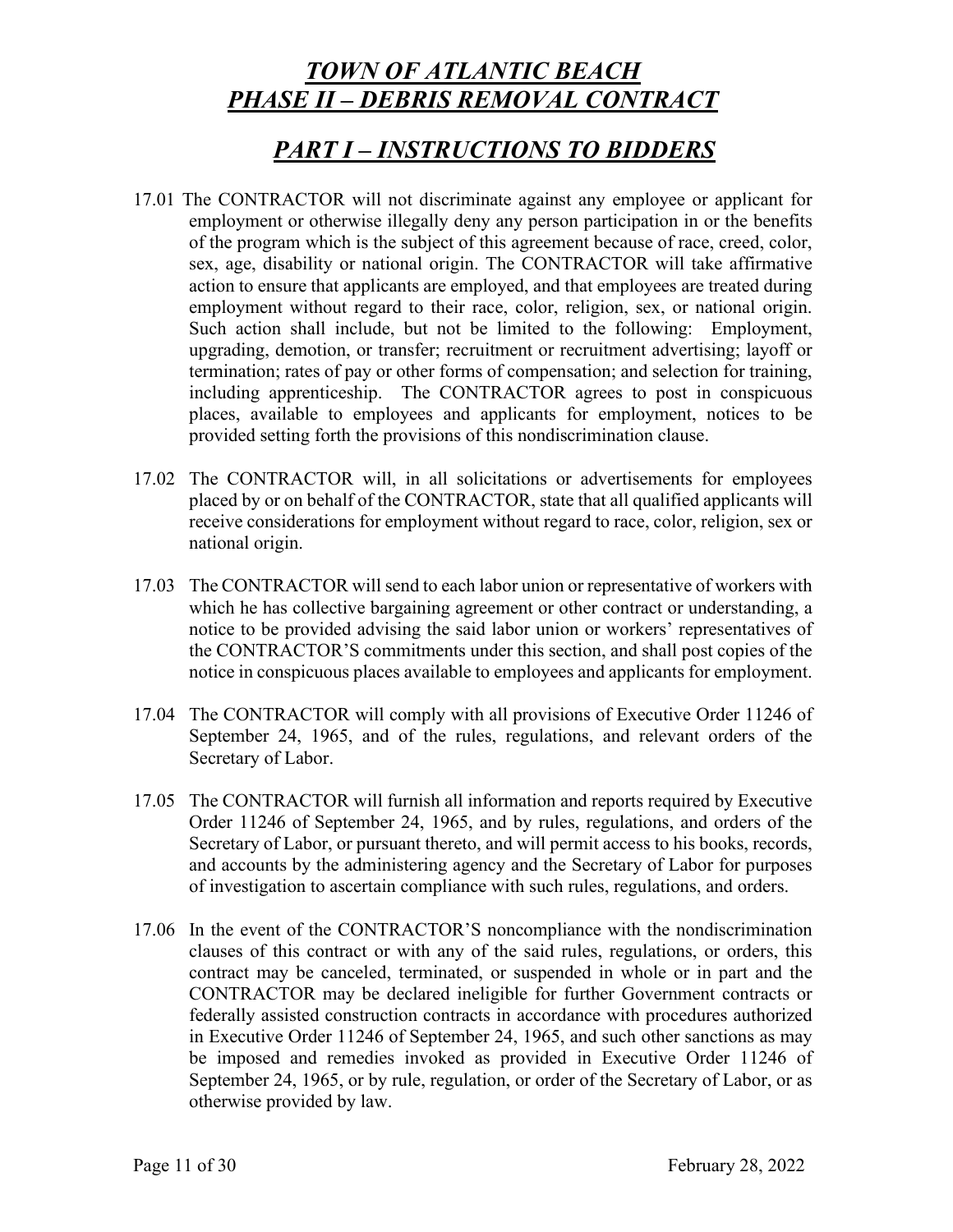#### *PART I – INSTRUCTIONS TO BIDDERS*

17.07 The CONTRACTOR will include the sentence immediately preceding paragraph (17.01) and the provisions of paragraphs (17.01) through (17.07) in every subcontract or purchase order unless exempted by rules, regulations, or orders of the Secretary of Labor issued pursuant to section 204 of Executive Order I 1246 of September 24, l 965, so that such provisions will be binding upon each subcontractor or vendor. The CONTRACTOR will take such action with respect to any subcontract or purchase order as the administering agency may direct as a means of enforcing such provisions, including sanctions for noncompliance: Provided, however, that in the event a CONTRACTOR becomes involved in, or is threatened with, litigation with a subcontractor or vendor as a result of such direction by the administering agency the CONTRACTOR may request the United States to enter into such litigation to protect the interests of the United States."

#### 18.00 **MINORITY BUSINESS ENTERPRISE (MBE) AND HISTORICALLY UNDERUTILIZED BUISNESSES (HUB)**

The Town desires that minority business enterprises and historically underutilized businesses have the maximum opportunity to participate in the performance of this contract and will:

- 18.0l Promote affirmatively (where feasible) in accordance with North Carolina General Statute l43-l29, together with all other applicable laws, statutes and constitutional provisions) the procurement of goods, services in connection with construction projects for minority owned business enterprises.
- 18.02 Ensure that competitive and equitable bidding opportunities are followed to afford minority business enterprises participation. Strive to obtain contract and subcontract awards to minority business enterprises.
- 18.03 Identify and communicate to the minority business enterprises community procedures and contract requirements necessary for procurement of goods and services for construction projects and subcontracts.
- 18.04 Provide technical assistance as needed.
- 18.05 Promulgate and enforce contractual requirements that the general CONTRACTOR or all construction projects shall exercise all necessary and reasonable steps to ensure that minority business enterprises participate in the work required in such construction contracts.

The CONTRACTOR shall insure that minority business enterprises have the maximum opportunity to compete for and perform portions of the work included in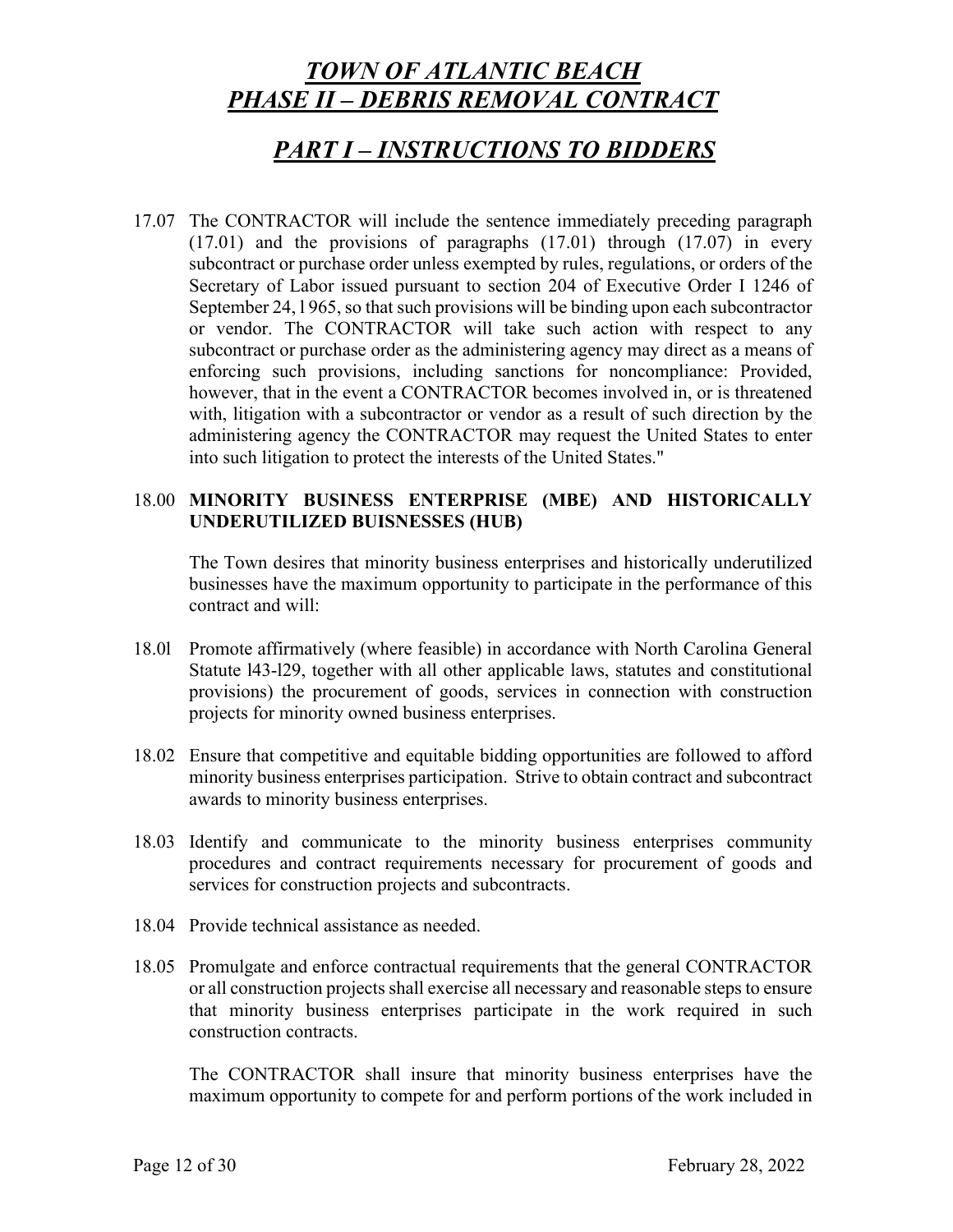#### *PART I – INSTRUCTIONS TO BIDDERS*

this contract and shall not discriminate on the basis of race, color, national origin or sex. The CONTRACTOR shall include this special provision, Minority Business Enterprise (MBE) and Historically Underutilized Businesses (HUB), in all subcontracts for this contract. Failure on the part of the CONTRACTOR to carry out the requirements set forth in this special provision may constitute a breach of contract and after proper notification may result in termination of the contract or other appropriate remedy.

A minority business enterprise is defined as a business, with at least fifty-one (51%) percent owned and controlled by minority group members. The minority ownership must exercise actual day-to-day management. Minority group members may consist of Black Americans (an individual of the Black race of African origin), Hispanic Americans (an individual of a Spanish speaking culture and origin at parentage), Asian Americans (an individual of a culture, origin or parentage traceable to the areas of the Far East, Southeast Asia, the Indian subcontinent and the Pacific Islands), Indian Americans (an individual who is an enrolled member of a Federally recognized Indian tribe, or recognized by the tribe as being an Indian, as evidenced by a certification of a tribal leader), American Aleuts or any recognized minority group approved by the Town.

A Woman Business Enterprise is a business with at least fifty-one (51%) percent owned and controlled by women who exercise actual day-to-day management.

The CONTRACTOR shall exercise all necessary and reasonable steps to ensure that Minority Business Enterprises and Woman Business Enterprises participate in the work required in this contract. The CONTRACTOR agrees by executing this contract that he will exercise all necessary and reasonable steps to ensure that this special provision contained herein on Minority Business Enterprise is complied with.

#### 19.00 **WRITTEN NOTICE TO PROCEED**

19.01 The TOWN shall issue an official written notice to proceed for the services referenced in this contract. The notice shall be sent via facsimile or email followed by regular mail. Under no circumstances shall the TOWN be liable for any services rendered unless the written notice to proceed has been sent and received by the CONTRACTOR. CONTRACTOR must acknowledge receipt of the written notice to proceed in writing to Mr. David R. Walker, Town Manager either by email townmanager@atlanticbeach-nc.com or by fax (252) 726-5115.

#### 20.00 **QUALIFICATIONS OF CONTRACTOR**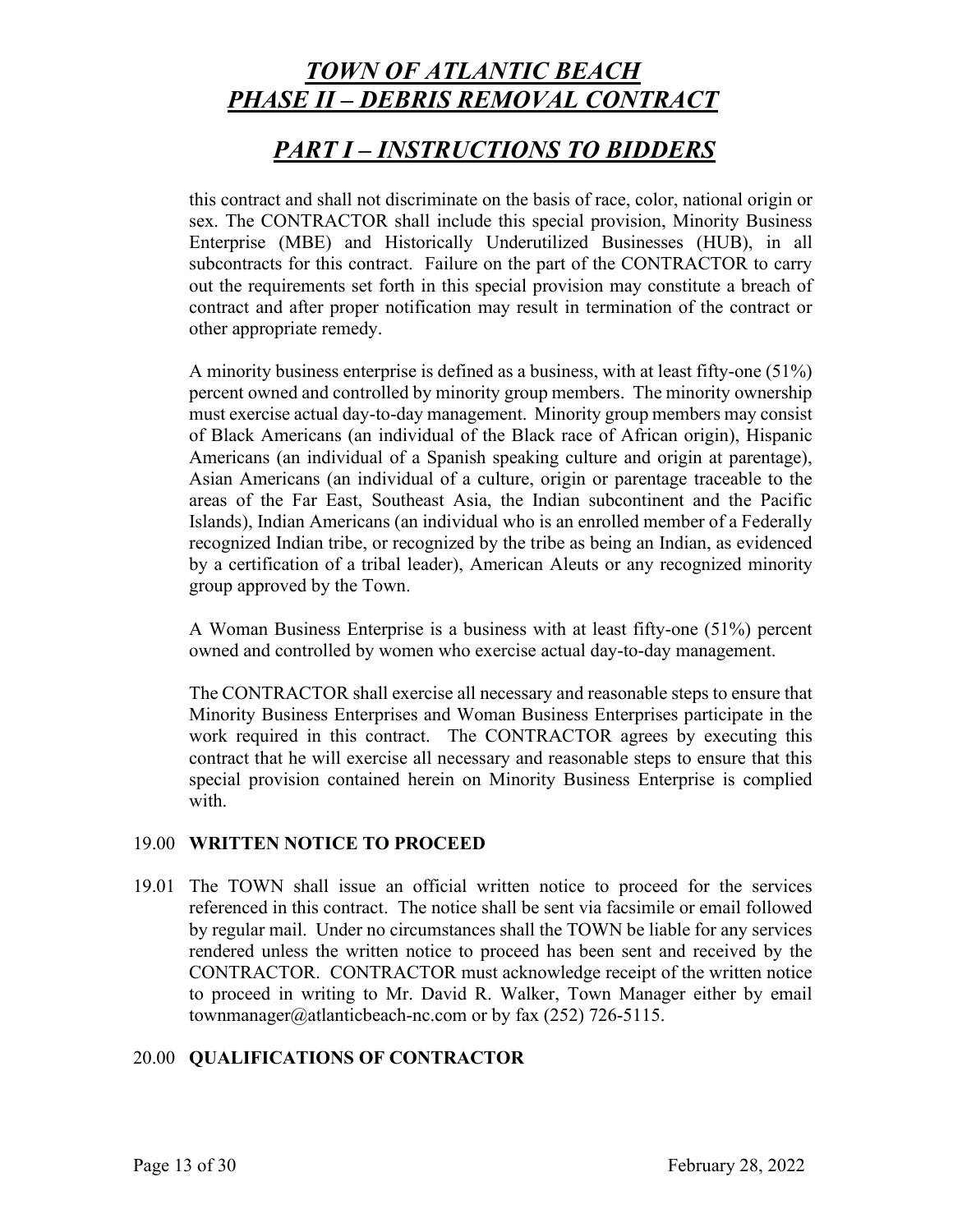#### *PART I – INSTRUCTIONS TO BIDDERS*

- 20.01 CONTRACTOR will be required to provide proof of previous experience performing Debris Removal Services as the prime CONTRACTOR for a single contract equal to or greater than 100,000 cy of Debris.
- 20.02 As part of proposal submission and due at deadline of submittal (see Part I, Instructions to Bidders, 4.01); CONTRACTOR(s) will provide additional documentation utilized in due diligence evaluation and CONTRACTOR qualification, these are:
	- 20.02.1 Most recent completed Annual Financial Report.
	- 20.02.2 Dun & Bradstreet # and a current Dunn & Bradstreet Comprehensive Report.
	- 20.02.3 Surety Company Name, Contact Name and telephone #.
	- 20.02.4 Listing of Sureties Secured past 5 years and amounts.
	- 20.02.5 Insurance Company Name, Contact Name and telephone #, and Certificate of Insurance as required under Part I, 6.01.
	- 20.02.6 Debris Removal Experience (one of which must be in excess of 100,000 CY as the Prime CONTRACTOR) past 5 years listed with Contact Info., Volume, Gross \$, Contact Name and telephone #'s.
	- 20.02.7 Sample of other services provided with Contact Info., Gross \$, Contact Name and telephone #'s.
	- 20.02.8 List of Company Owned Equipment available to service the Town of Atlantic Beach Vegetative and C&D Debris Removal Contact.
	- 20.02.9 Health & Safety Plan with training schedule and Environmental Protection Program as pertaining to Vegetative and C&D debris removal operations.
	- 20.02.10 A subcontract plan including a clear description of the percentage of the work the CONTRACTOR may subcontract. A list of Subcontractors under obligation/agreements with CONTRACTOR with list of available equipment to service the Town of Atlantic Beach Vegetative and C&D Debris Removal Contact with Contact Name and telephone #'s.

#### 21.00 **CONTRACT WORK HOURS AND SAFETY STANDARDS ACT - OVERTIME COMPENSATION**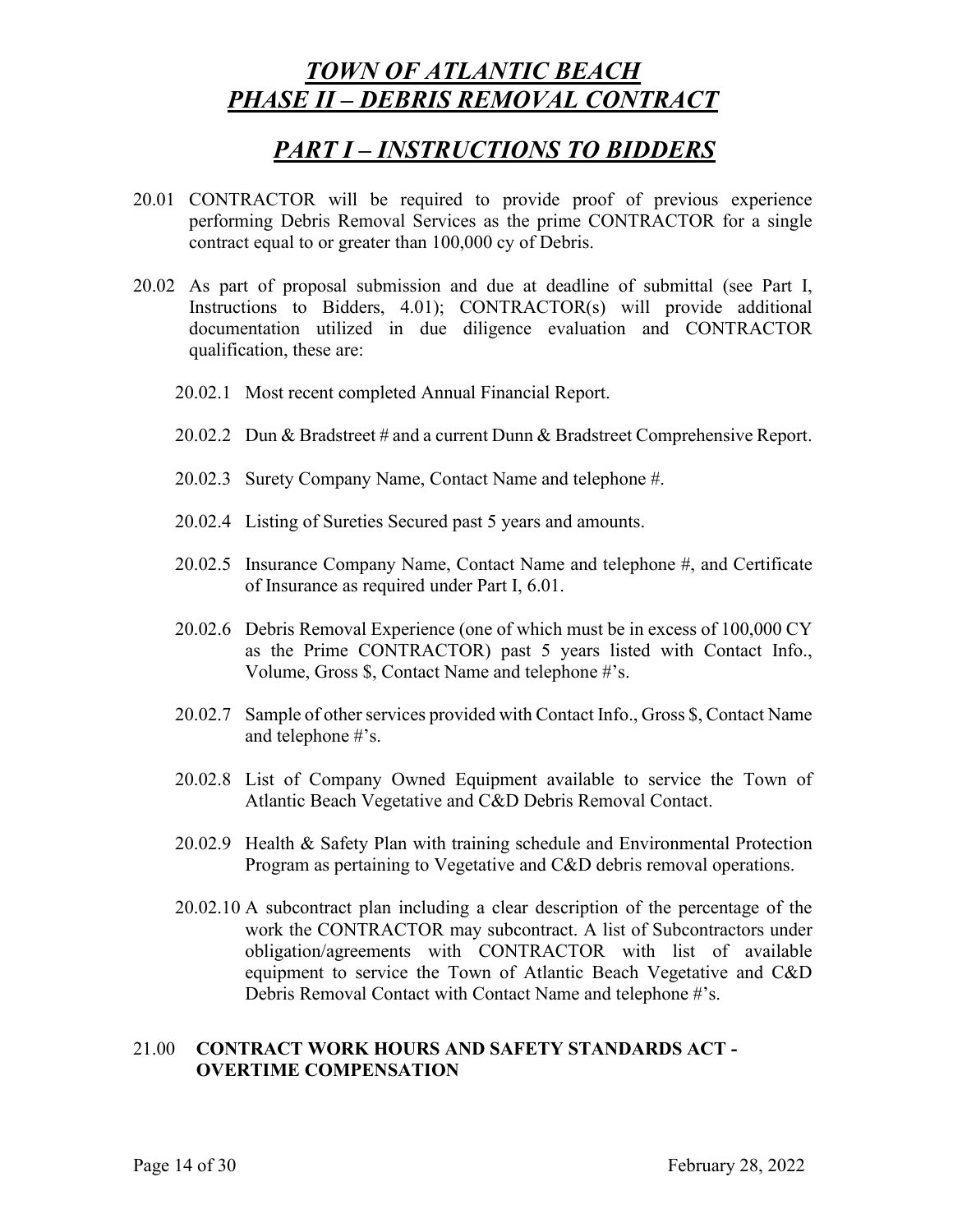# *PART I – INSTRUCTIONS TO BIDDERS*

Compliance with the Contract Work Hours and Safety Standards Act.

- 21.01 Overtime requirements. No CONTRACTOR or subcontractor contracting for any part of the contract work which may require or involve the employment of laborers or mechanics shall require or permit any such laborer or mechanic in any workweek in which he or she is employed on such work to work in excess of forty hours in such workweek unless such laborer or mechanic receives compensation at a rate not less than one and one-half times the basic rate of pay for all hours worked in excess of forty hours in such workweek.
- 21.02 Violation; liability for unpaid wages; liquidated damages. In the event of any violation of the clause set forth in paragraph (21.01) of this section the CONTRACTOR and any subcontractor responsible therefor shall be liable for the unpaid wages. In addition, such CONTRACTOR and subcontractor shall be liable to the United States (in the case of work done under contract for the District of Columbia or a territory, to such District or to such territory), for liquidated damages. Such liquidated damages shall be computed with respect to each individual laborer or mechanic, including watchmen and guards, employed in violation of the clause set forth in paragraph (21.01) of this section, in the sum of \$10 for each calendar day on which such individual was required or permitted to work in excess of the standard workweek of forty hours without payment of the overtime wages required by the clause set forth in paragraph (21.01) of this section.
- 21.03 Withholding for unpaid wages and liquidated damages. FEMA shall upon its own action or upon written request of an authorized representative of the Department of Labor withhold or cause to be withheld, from any moneys payable on account of work performed by the CONTRACTOR or subcontractor under any such contract or any other federal contract with the same prime CONTRACTOR, or any other federally-assisted contract subject to the Contract Work Hours and Safety Standards Act, which is held by the same prime CONTRACTOR, such sums as may be determined to be necessary to satisfy any liabilities or such CONTRACTOR or subcontractor for unpaid wages and liquidated damages as provided in the clause set forth in paragraph (21.02) of this section.
- 21.04 Subcontracts. The CONTRACTOR or subcontractor shall insert in any subcontracts the clauses set forth in paragraph (21.01) through (21.04) of this section and also a clause requiring the subcontractors to include these clauses in any lower tier subcontracts. The prime CONTRACTOR shall be responsible for compliance by any subcontractor or lower tier subcontractor with the clauses set forth in paragraphs (21.01 through (21.04) of this section.
- 21.05 The requirements of 40 U.S.C. 3704 are applicable to construction work and provide that no laborer or mechanic must be required to work in surroundings or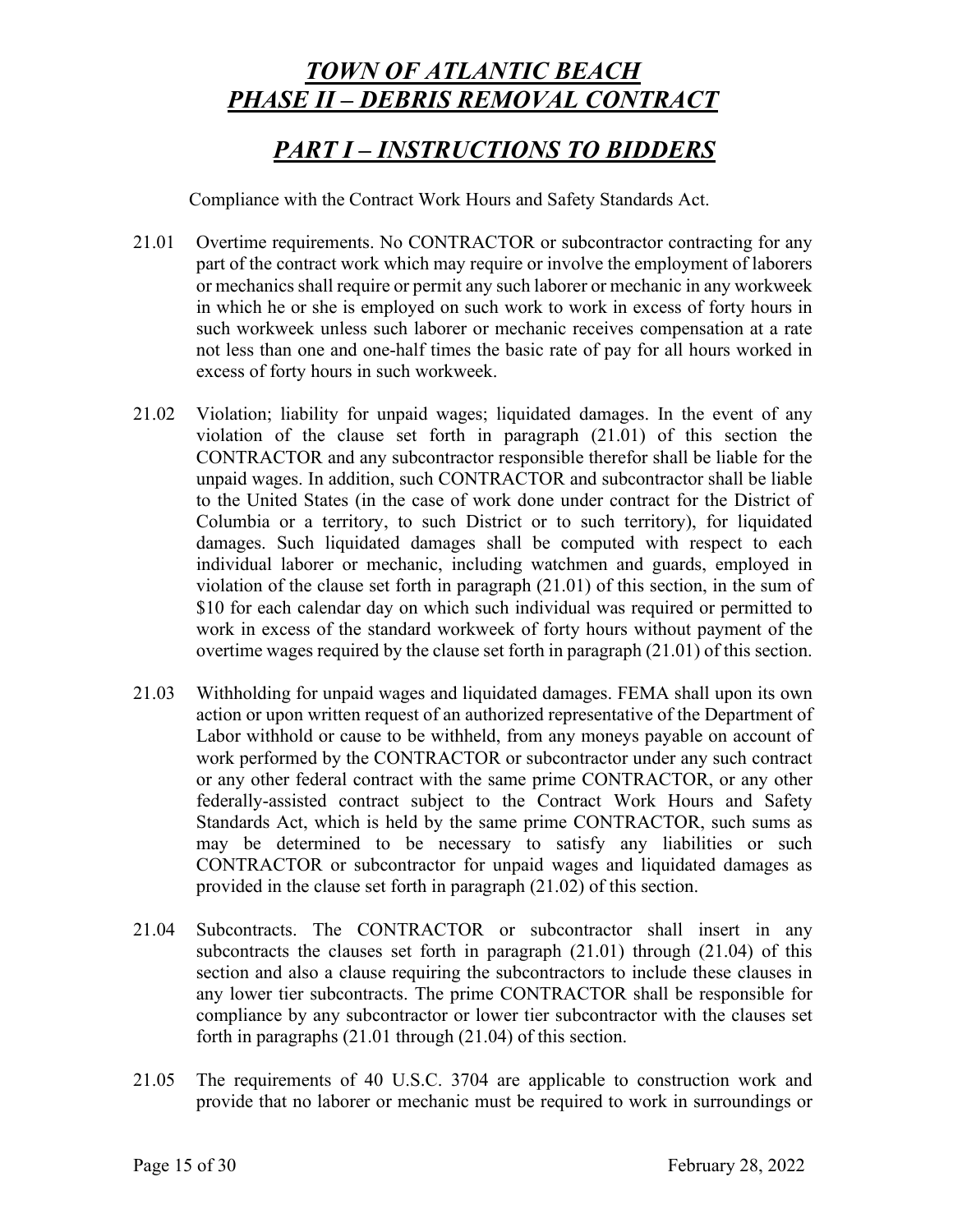## *PART I – INSTRUCTIONS TO BIDDERS*

under working conditions which are unsanitary, hazardous or dangerous. These requirements do not apply to the purchases of supplies or materials or articles ordinarily available on the open market or contracts for transportation or transmission of intelligence.

#### 22.00 **ACCESS TO RECORDS, RETENTION AND REVIEW**

The following access to records requirements applies to this contract:

- 22.01 The CONTRACTOR agrees to provide TOWN, North Carolina Department of Public Safety, the FEMA Administrator, the Comptroller General of the United States, or any of their authorized representative's access to any books, documents, papers, and records of the CONTRACTOR which are directly pertinent to this contract for the purposes of making audits, examinations, excerpts, and transcriptions.
- 22.02 The CONTRACTOR agrees to permit any of the foregoing parties to reproduce by any means whatsoever or to copy excerpts and transcriptions as reasonably needed.
- 22.03 The CONTRACTOR agrees to provide the FEMA Administrator or his authorized representatives access to construction or other work sites pertaining to the work being completed under the contract."
- 22.04 The CONTRACTOR shall retain all records pertaining to the services and the contract for these services and make them available to the TOWN for a period of three (3) years following receipt of final payment for the services referenced herein. Final payment may be payment of any retention for the services.

#### 23.00 **E-VERIFY CERTIFICATION**

23.01 NCGS 143-133.3 prohibits the Town from entering into contracts with CONTRACTORS and subcontractors who have not complied with the requirement of Article 2 of Chapter 64 of the North Carolina General Statutes. CONTRACTOR shall comply with the requirements of Article 2 of Chapter 64 of the North Carolina General Statutes. Further, if CONTRACTOR utilizes a subcontractor, CONTRACTOR shall require the subcontractor to comply with the requirements of Article 2 of Chapter 64 of the North Carolina General Statutes.

#### 24.00 **NON-WAIVER OF RIGHTS**

24.01 It is agreed that the TOWN'S failure to insist upon the strict performance of any provision of this agreement, or to exercise any right based upon a breach thereof, or the acceptance of any performance during such breach, shall not constitute a waiver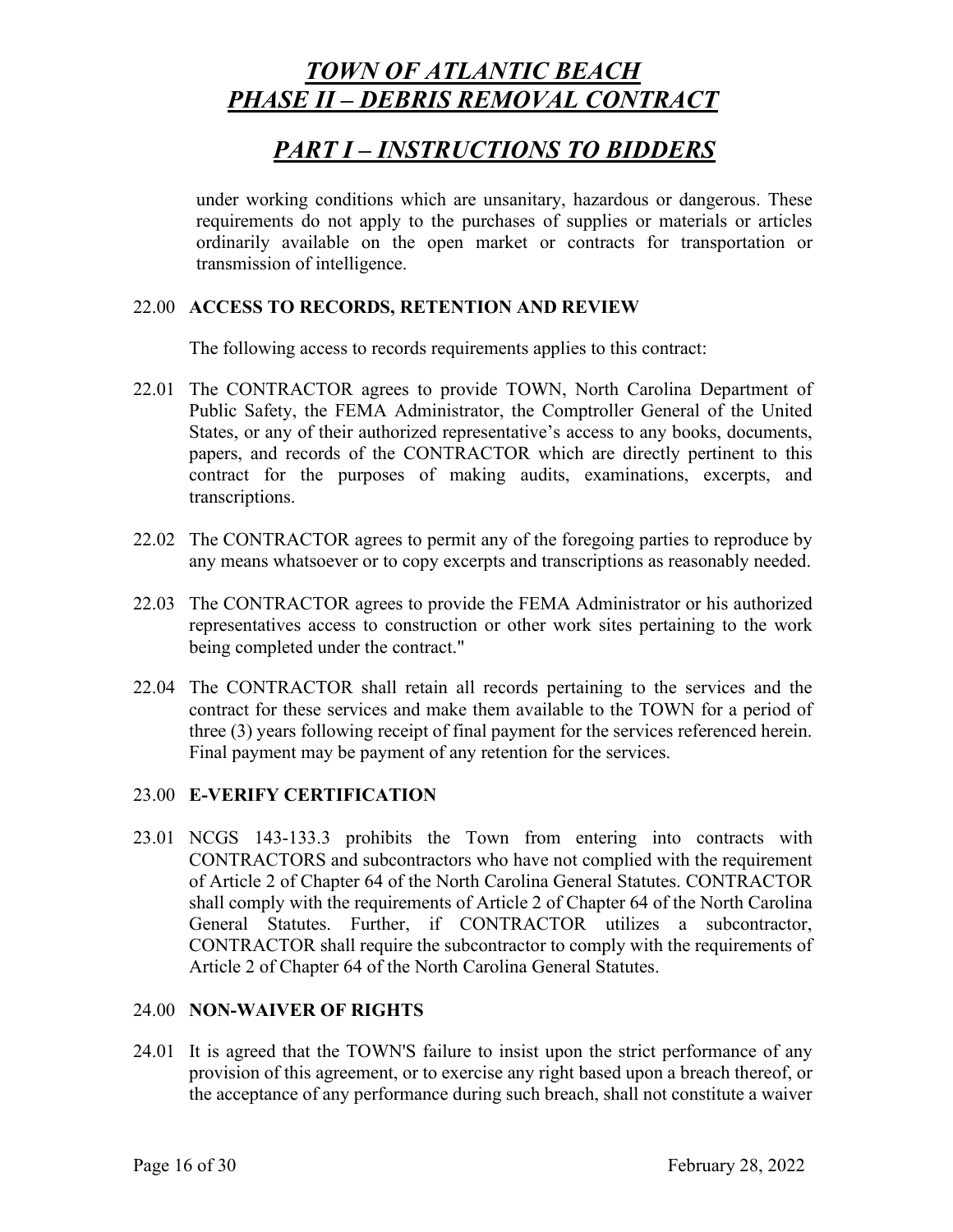# *PART I – INSTRUCTIONS TO BIDDERS*

of any rights under this agreement.

#### 25.00 **INTERPRETATION AND VENUE**

All of the terms and conditions contained herein shall be interpreted in accordance with the laws of the State of North Carolina. In the event of a conflict between the various terms and conditions contained herein or between these terms and other applicable provisions, then the more particular shall prevail over the general and the more stringent or higher standard shall prevail over the less stringent or lower standard. The venue for any litigation arising hereunder shall be Carteret County, North Carolina.

#### 26.00 **DHS SEAL, LOGO, AND FLAGS**

26.01 CONTRACTOR shall not use the DHS seal(s), logos, crests, or reproductions of flags or likenesses of DHS agency officials without pre-approval by the specific federal agency.

#### 27.00 **NO OBLIGATION BY FEDERAL GOVERNMENT**

27.01 The TOWN and the CONTRACTOR acknowledge and agree that, notwithstanding any concurrence by the Federal Government in or approval of the solicitation or award of the underlying contract, absent the express written consent by the Federal Government, the Federal Government is not a party to this contract and shall not be subject to any obligations or liabilities to the TOWN, the CONTRACTOR, or any other party (whether or not a party to that contract) pertaining to any matter resulting from the underlying contract.

The CONTRACTOR agrees to include the above clause in each subcontract financed in whole or in part with federal assistance. It is further agreed that the clause shall not be modified, except to identify the sub-contractor who will be subject to its provisions.

#### 28.00 **PROGRAM FRAUD AND FALSE OR FRAUDULENT STATEMENTS OR RELATED ACTS**

The CONTRACTOR acknowledges that 31 U.S.C. Chap. 38 (Administrative Remedies for False Claims and Statements) applies to the CONTRACTOR's actions pertaining to this contract. Upon execution of the underlying contract, the CONTRACTOR certifies or affirms the truthfulness and accuracy of any statement it has made, it makes, it may make, or causes to be made, pertaining to the underlying contract or the Federally assisted project for which this contract work is being performed. In addition to other penalties that may be applicable, the CONTRACTOR further acknowledges that if it makes, or causes to be made,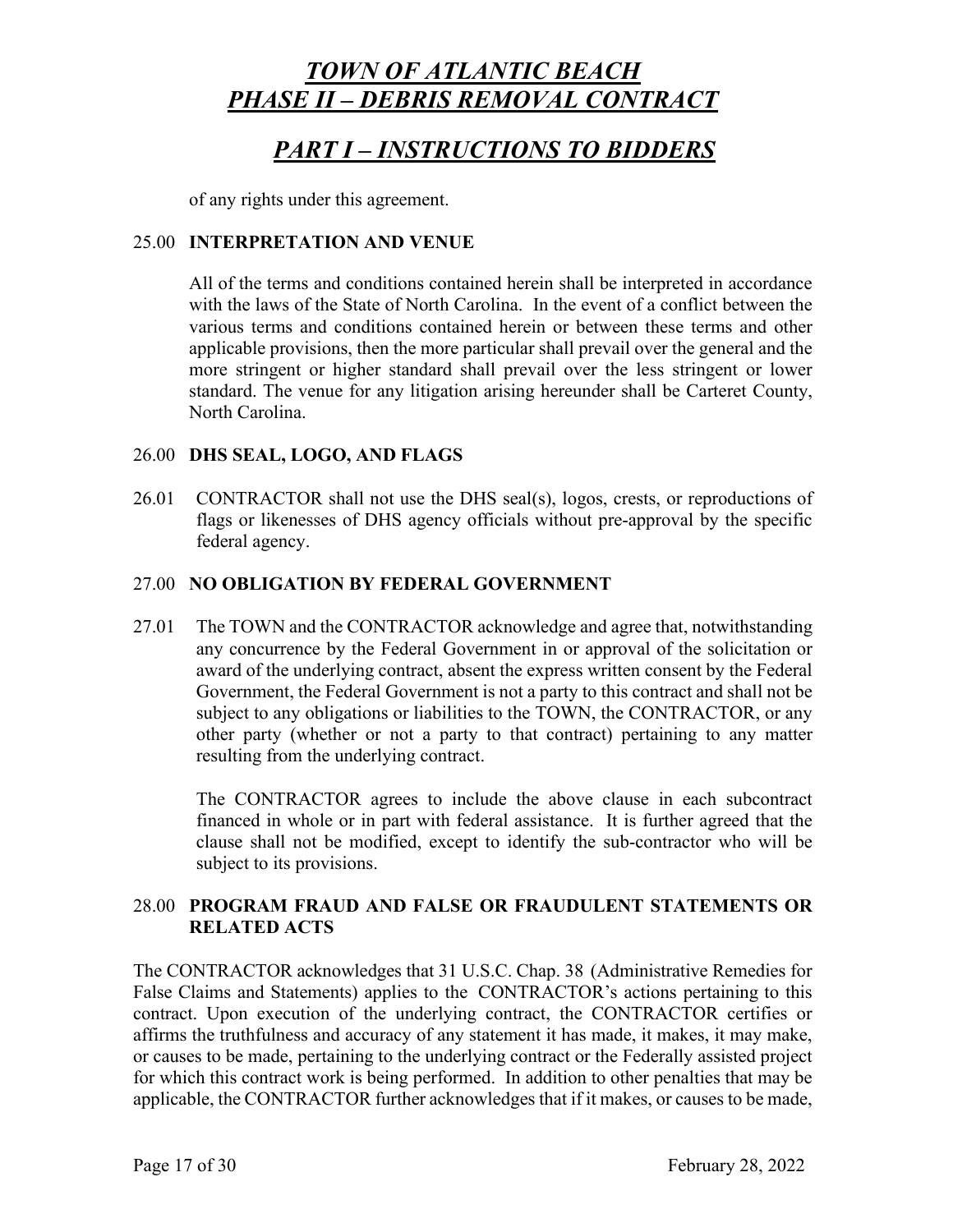# *PART I – INSTRUCTIONS TO BIDDERS*

a false, fictitious, or fraudulent claim, statement, submission, or certification, the Federal Government reserves the right to impose the penalties of the Program Fraud Civil Remedies Act of 1986 on the CONTRACTOR to the extent the Federal Government deems appropriate.

The CONTRACTOR also acknowledges that if it makes, or causes to be made, a false, fictitious, or fraudulent claim, statement, submission, or certification to the Federal Government under a contract connected with a project that is financed in whole or in part with Federal assistance, the Government reserves the right to impose the penalties of 18 U.S.C. § 1001 and 49 U.S.C. § 5307(n)(1) on the CONTRACTOR, to the extent the Federal Government deems appropriate.

The CONTRACTOR agrees to include the above two clauses in each subcontract financed in whole or in part with Federal assistance. It is further agreed that the clauses shall not be modified, except to identify the sub-contractor who will be subject to the provisions.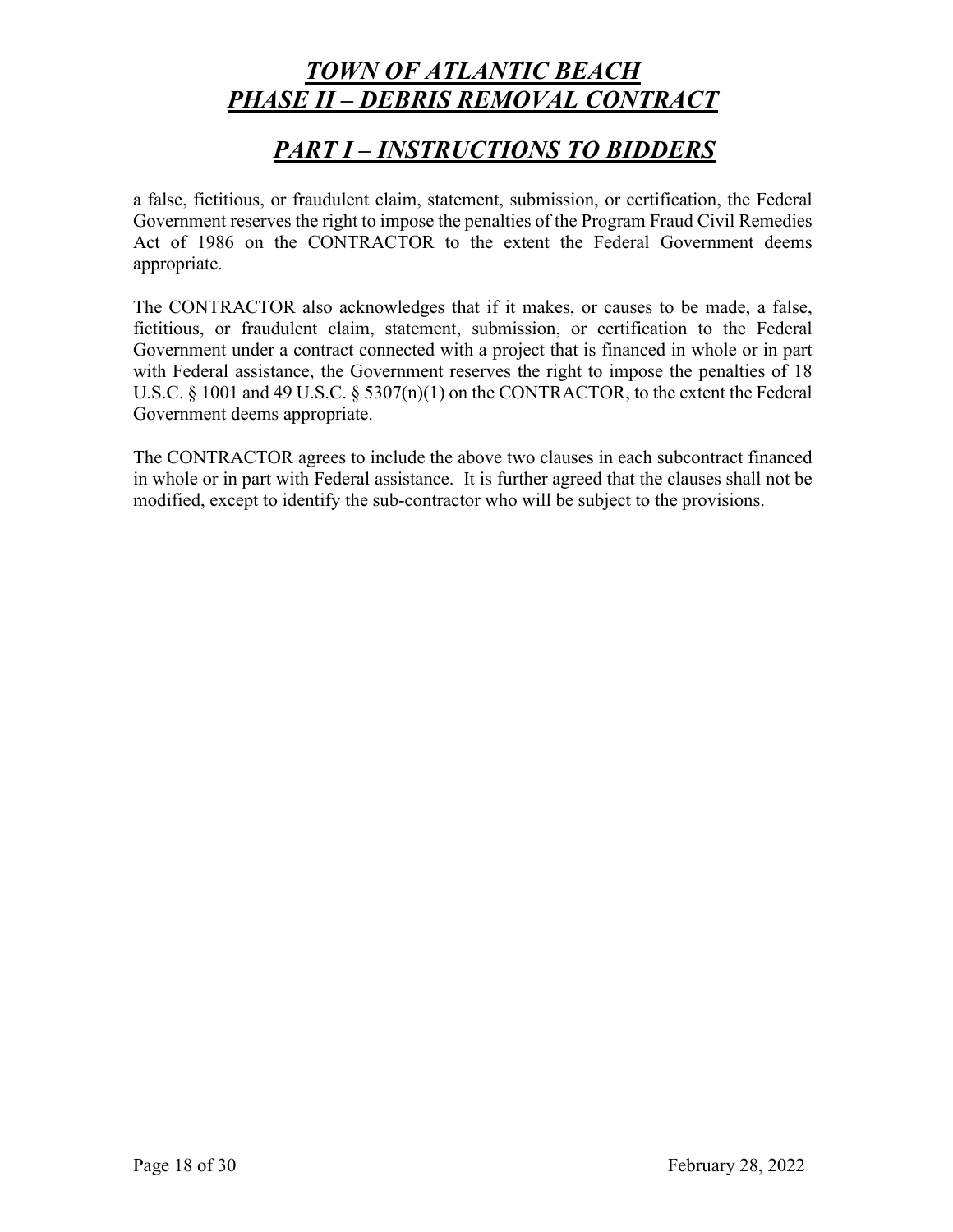# *PART II – SCOPE OF WORK*

#### 1.00 **GENERAL**

- 1.01 The CONTRACTOR shall comply with all applicable Federal, State and Local codes, ordinances and requirements of all agencies having jurisdiction. The CONTRACTOR will be responsible for obtaining all necessary, permits and licenses to complete the scope of work.
- 1.02 Performance: The quality of workmanship concerning the removal of Vegetative and C&D (Construction and Demolition) Debris must reflect professional work and conduct.

#### 2.00 **SCOPE OF WORK**

Following Phase I, the immediate debris clearing from roads to reestablish Emergency Services and Vehicle Access, the *Town of Atlantic Beach* will enact Phase II of Debris Removal following the determination that Phase I has been completed or determined unnecessary. *This contract and associated scope of work in this Request for Proposal of services is exclusively for Phase II of Debris Removal.*

- 2.01 CONTRACTOR will gather, load and haul vegetative (including containerized or bagged vegetative debris) and C&D (Construction and Demolition) debris from roads, rights-of-way, public beaches and designated Public Property within the incorporated limits of the TOWN to the appropriate designated landfill/reduction site as determined by Carteret County.
- 2.02 The CONTRACTOR will not enter or remove debris from private property.
- 2.03 The CONTRACTOR will make all efforts not to mix vegetative with C&D debris. If a pile is determined significantly mixed, the CONTRACTOR will notify the debris monitor and skip said pile until a decision is made on its proper management. *White goods will be left for removal under a separate contract, where the intention for final disposition is to maximize the use of recovered / recycled materials.*
- 2.04 Curbside segregation of debris and disaster-generated or related wastes will be an element of the disaster recovery program. The CONTRACTOR will be required to aid in the segregation and waste stream management processes. Any Household Hazardous Waste (HHW) or E-waste encountered by the debris removal CONTRACTOR is to be set aside. HHW and E-waste disposal will be the responsibility of the resident. See Household Hazardous Waste (HHW) definition Part 1, 1.06.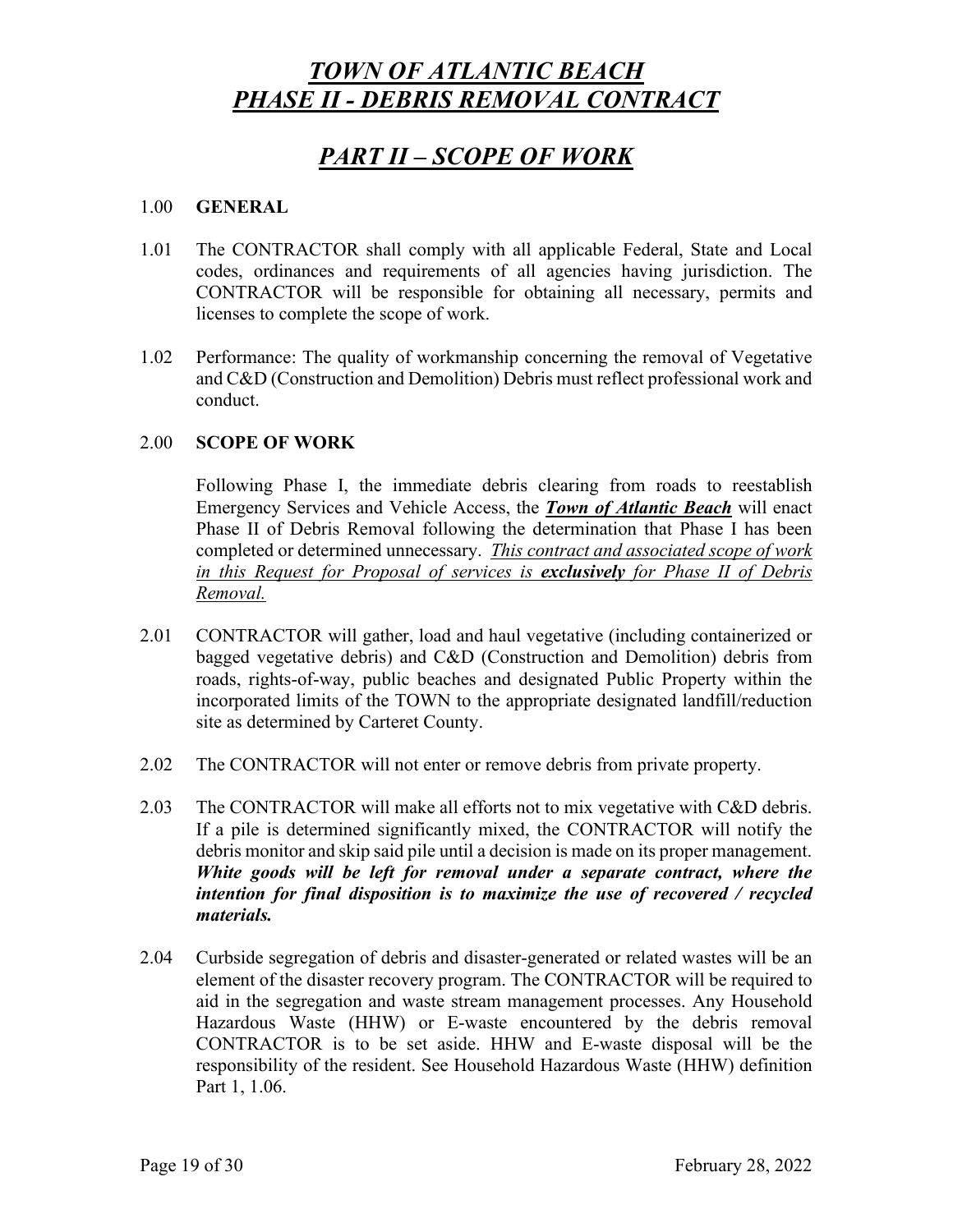# *PART II – SCOPE OF WORK*

- 2.05 The CONTRACTOR will be responsible for damages caused by the CONTRACTOR to both private and public property.
- 2.06 CONTRACTOR is to be fully aware of the Town of Atlantic Beach's incorporated limits and will not remove debris outside of the limits. CONTRACTOR is solely responsible for any debris removal conducted outside of the incorporated limits or determined FEMA ineligible. The Town of Atlantic Beach will have no obligation for payment for any work conducted outside of the incorporated limits or determined FEMA ineligible
- 2.07 Currently, Coastal Environmental Partnership (CEP) advises that all C&D (Construction and Demolition) Debris from a large magnitude disaster be taken to CEP's Subtitle D Landfill at Tuscarora, NC, physically located at 7400 Old Highway 70 West, 2 exits past New Bern, NC, on Highway 70, if Carteret County does not open a TDMS for Western Carteret County.
- 2.08 An alternative location that incorporates recycling is Green Recycling Solutions, LLC (GRS), physically located at 11710 Hwy 17, Maysville, NC 28555. C&D containing wood, aggregates and soil, drywall, roofing, metals, carpet and padding, plastics, cardboard and paper can be managed at this site. Additional sorting may be required. Items not accepted Asbestos, Batteries, Municipal Solid Waste (MSW), Household Garbage, Liquids, Tires, Furniture, Hazardous Waste, Electronic Waste, and Whitegoods (Stoves, Refrigerators, etc.).
- 2.09 Carteret County advises that two locations are under consideration for the disposal/reduction of vegetative debris and staging C&D (Construction and Demolition) Debris for western Carteret County. Through Memorandum of Understanding, the primary site for the Town of Atlantic Beach will be the Newport/ Morehead City Debris Management Site (DMS). The site is approximately located at the Carl Garner Rd. / Silver Hill Rd. intersection off of US Highway 70, Morehead City. CONTRACTORS should anticipate round trips of less than 30 miles for this location. An additional bid for Vegetative and C&D Debris removal is also requested for round trips greater than 40 but less than 60 miles which will include the Herbert Page Debris Management Site (DMS) Location, approximately located across from 5411 NC 24 (northside of NC 24) in Bogue Township. Allowances for additional length of haul, if necessary, will be addressed following confirmation of the final destination with the county and a fair and equitable rate renegotiated by change order.
- 2.10 A crew must gather, load, haul and dispose a minimum of 250 cy of debris per work day. All crews must utilize mechanical loading and self-dumping equipment and will reasonably compact all loads.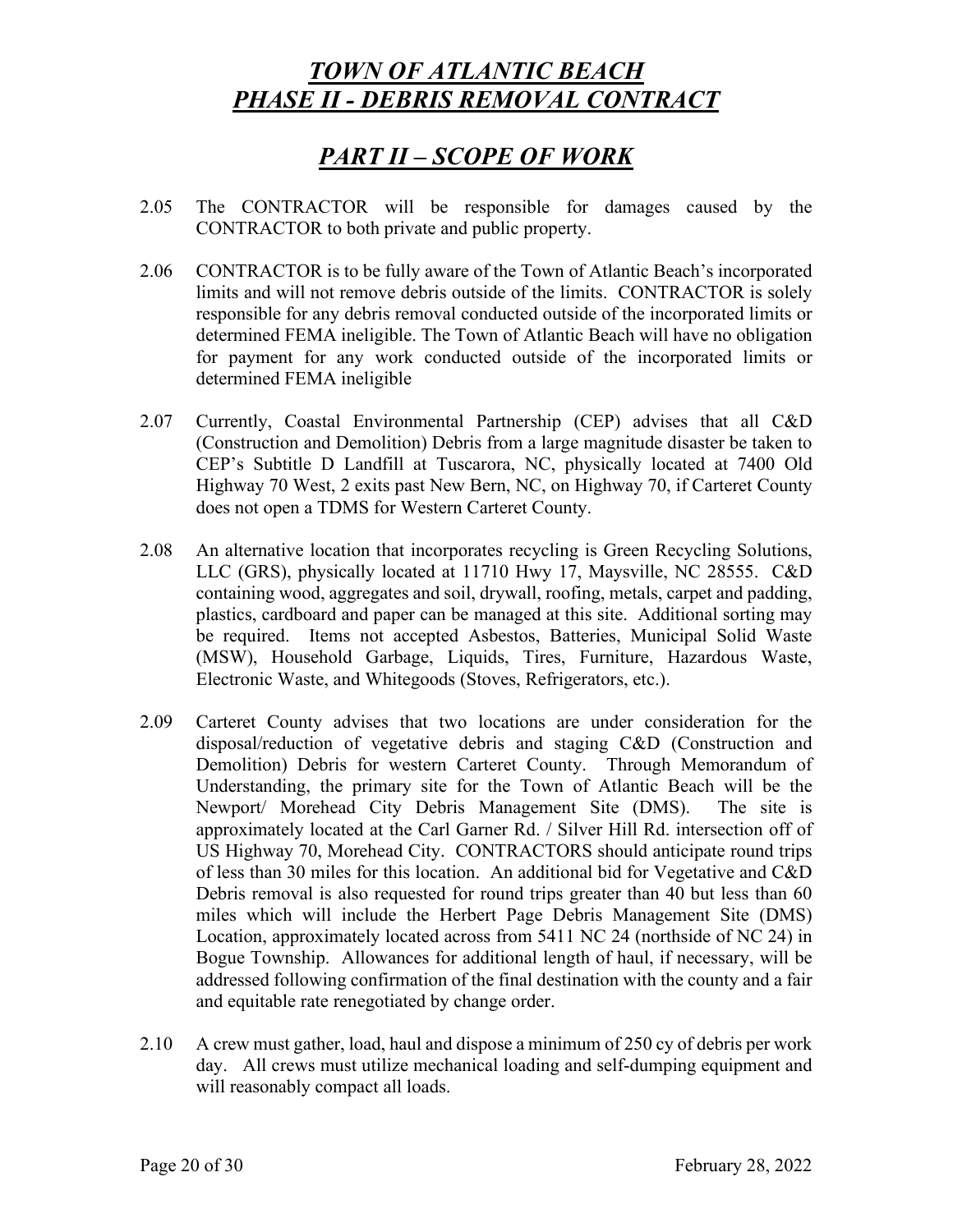# *PART II – SCOPE OF WORK*

- 2.11 All crews must utilize ground support personnel with appropriate traffic control devices per Manual of Uniform Traffic Control Devices (MUTCD), rakes, shovels, etc. are expected at each removal location and each site will be expected free of debris prior to moving to the next location.
- 2.12 CONTRACTOR will be given street by street assignments. Each assigned street will receive a complete pass prior to assignment to a new location. Approval to move to the next assignment will be given by the Public Works Director.

#### 3.00 **UNIT PRICE SCHEDULE**

The contract will be for payment on a unit price basis. Unit prices include all necessary, mobilization, insurance, overhead, profit and applicable taxes. Tipping fees will be the responsibility of the TOWN and are not to be included in this request for proposal.

Unit Price No. 1

Gather, load and haul C&D debris from roads, rights-of-way, public beaches, and designated Public Property to any site 15 miles or less from Town Hall, this includes the Newport / Morehead City DMS, approximately located at the Carl Garner Rd. / Silver Hill Rd. intersection off of US Highway 70, Morehead City.

Unit of Measurement: Cubic Yard

Unit price No. 2

Gather, load and haul vegetative debris (including containerized or bagged vegetative debris) from roads, rights-of-way, and designated Public Property to any site 15 miles or less from Town Hall, this includes the Newport / Morehead City DMS, approximately located at the Carl Garner Rd. / Silver Hill Rd. intersection off of US Highway 70, Morehead City.

Unit of Measurement: Cubic Yard

Alternate Schedule

#### Unit Price No. 3

Gather, load and haul C&D debris from roads, rights-of-way, public beaches and designated Public Property to the alternative Herbert Page Debris Management Site DMS, approximately located across from 5411 NC 24 (northside of NC 24) in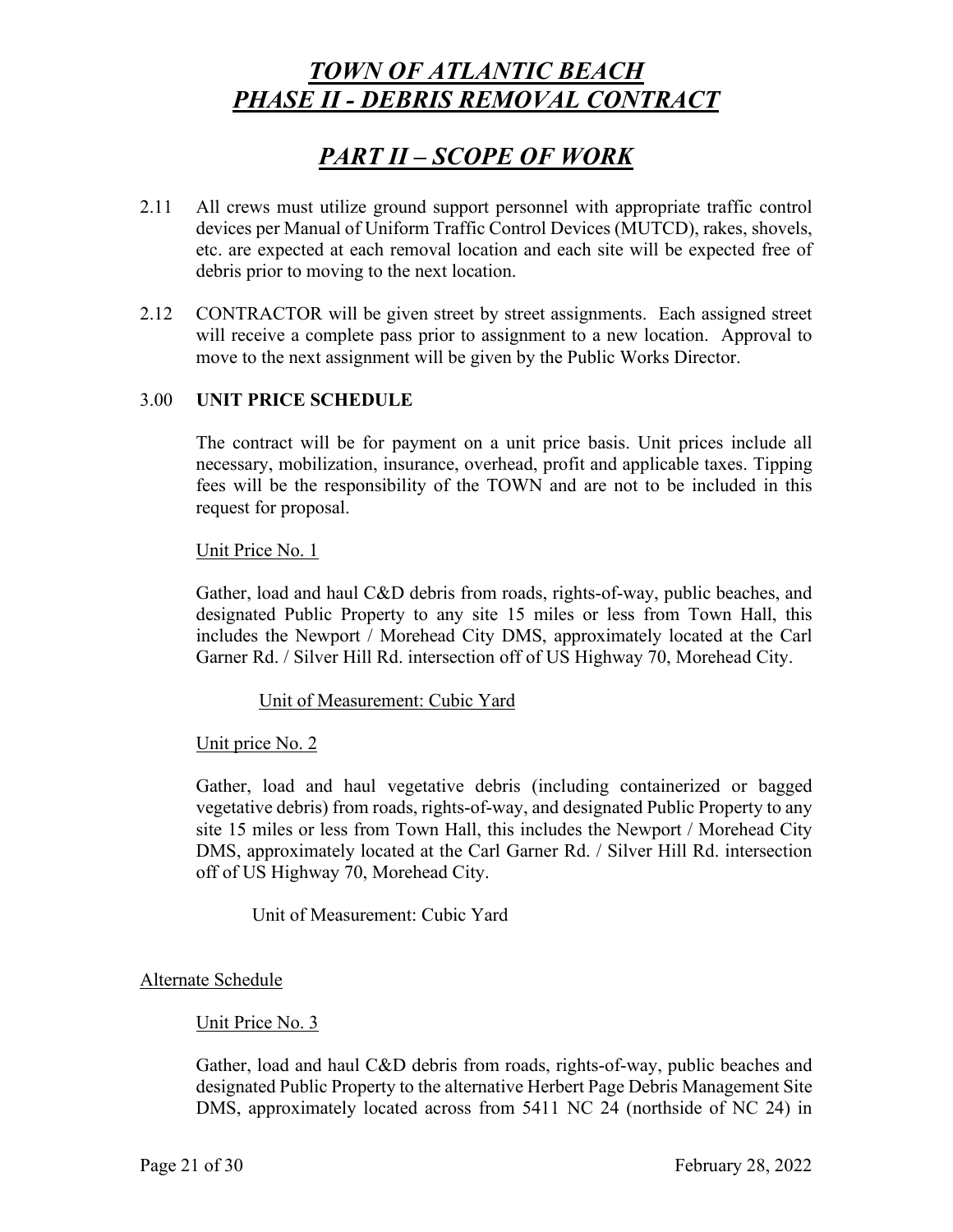# *PART II – SCOPE OF WORK*

Bogue Township, with anticipated round trip of greater than 40 but less than 60 miles.

Unit of Measurement: Cubic Yard

Unit Price No. 4

Gather, load and haul vegetative debris (including containerized or bagged vegetative debris) from roads, rights-of-way, and designated Public Property to the alternative Herbert Page Debris Management Site DMS, approximately located across from 5411 NC 24 (northside of NC 24) in Bogue Township, with anticipated round trip of greater than 40 but less than 60 miles.

Unit of Measurement: Cubic Yard

Unit Price No. 5

Gather, load and haul C&D debris from roads, rights-of-way, public beaches and designated Public Property within the incorporated limits to CEP (Coastal Environmental Partnership) Subtitle D Landfill at Tuscarora, NC, physically located at 7400 Old Highway 70 West, 2 exits past New Bern, NC on Highway 70. Approximate round trip distance is 90 miles.

Unit of Measurement: Ton

Unit Price No. 6

Gather, load and haul recyclable C&D debris (as indicated as acceptable materials in Part I, 10.02) from roads, rights-of-way, public beaches and designated Public Property within the incorporated limits to Green Recycling Solutions, LLC (GRS), physically located at 11710 Hwy 17, Maysville, NC 28555. Approximate round trip distance is 85 miles.

Unit of Measurement: Ton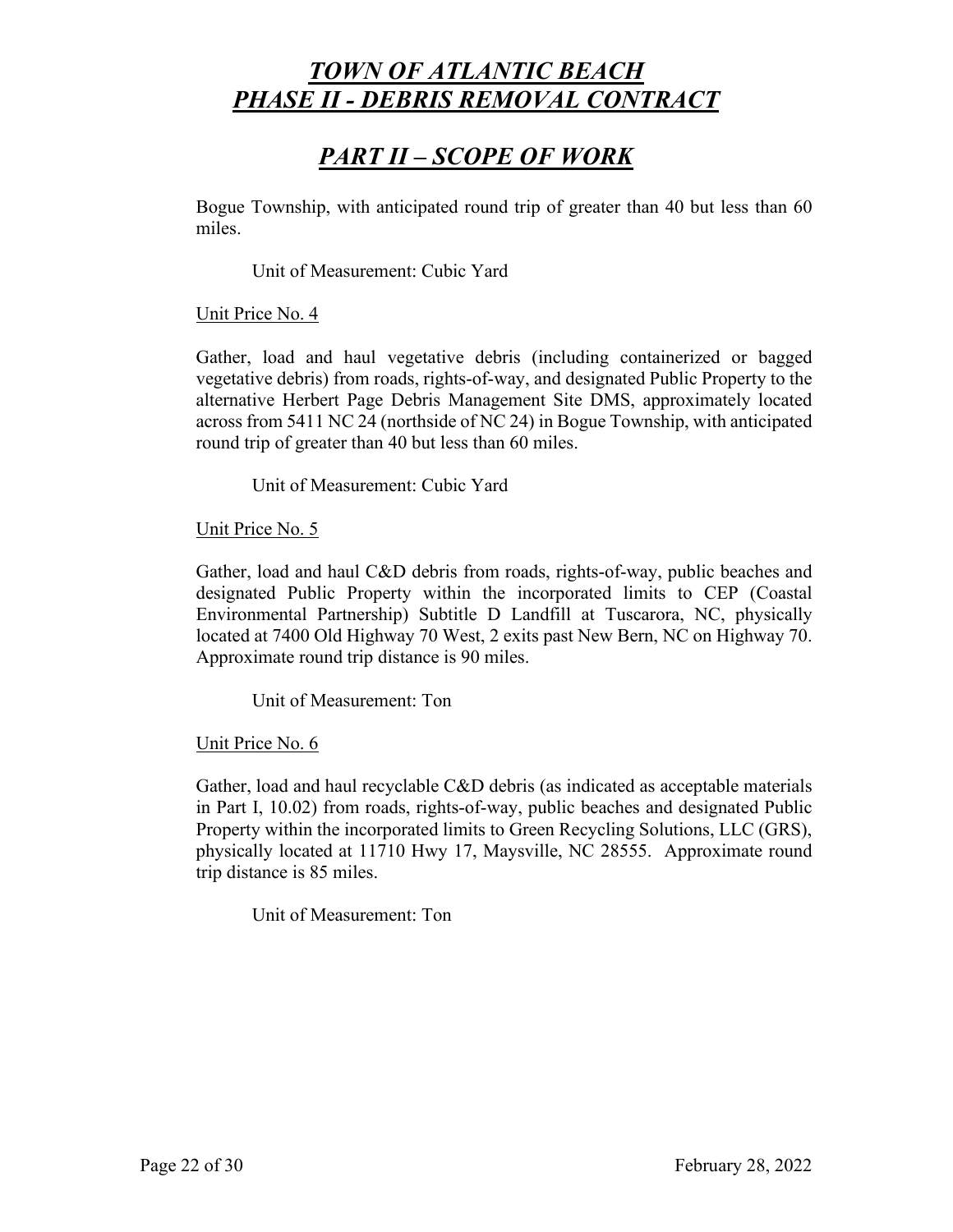# *PART III – FORM OF PROPOSAL*

TO: Mr. David R. Walker, Town Manager Town of Atlantic Beach PO Box 10, 125 West Fort Macon Road Atlantic Beach, NC 28512

DATE: \_\_\_\_\_\_\_\_\_\_\_\_\_\_\_\_\_\_\_\_\_ FROM: \_\_\_\_\_\_\_\_\_\_\_\_\_\_\_\_\_\_\_\_\_\_\_\_\_\_\_\_

(Bidder/CONTRACTOR) PHONE: ADDRESS:

UNIT PRICE BID: The undersigned, having carefully examined the Instructions to Bidders, *TOWN OF ATLANTIC BEACH, PHASE II - DEBRIS REMOVAL* 

*CONTRACT* dated February 28, 2022 including the following addenda:

 $ADDENDUM # \nightharpoonup$  DATED:

As well as the premises and conditions affecting the work, proposes to furnish all services, labor, materials and equipment called for to complete the completion of project in accordance with the contract documents for the following unit price amounts.

1) Unit Price No. 1  $\quad$   $\frac{\sqrt{cubic \cdot 1}}{2}$ 

2) Unit Price No. 2  $\quad \text{\&}$ 

Alternate Schedule

3) Unit Price No. 3  $\quad$   $\frac{\sqrt{cubic \cdot y}}{2}$ 

4) Unit Price No. 4 \$ \_\_\_\_\_\_\_\_\_\_\_\_/cubic yard

5) Unit Price No. 5  $\frac{1}{2}$ 

6) Unit Price No. 6 \$ \_\_\_\_\_\_\_\_\_\_\_\_/Ton

 $\overline{\phantom{a}}$  , and the set of the set of the set of the set of the set of the set of the set of the set of the set of the set of the set of the set of the set of the set of the set of the set of the set of the set of the s

\_\_\_\_\_\_\_\_\_\_\_\_\_\_\_\_\_\_\_\_\_\_\_\_\_\_\_\_\_\_\_\_

Company Name

Signature Title

\_\_\_\_\_\_\_\_\_\_\_\_\_\_\_\_\_\_\_\_\_\_\_\_\_\_\_\_\_\_\_\_ \_\_\_\_\_\_\_\_\_\_\_\_\_\_\_\_\_\_\_\_\_\_\_

 $\mathcal{L}_\mathcal{L}$  , which is a set of the set of the set of the set of the set of the set of the set of the set of the set of the set of the set of the set of the set of the set of the set of the set of the set of the set of

State of Incorporation (Corporate Seal)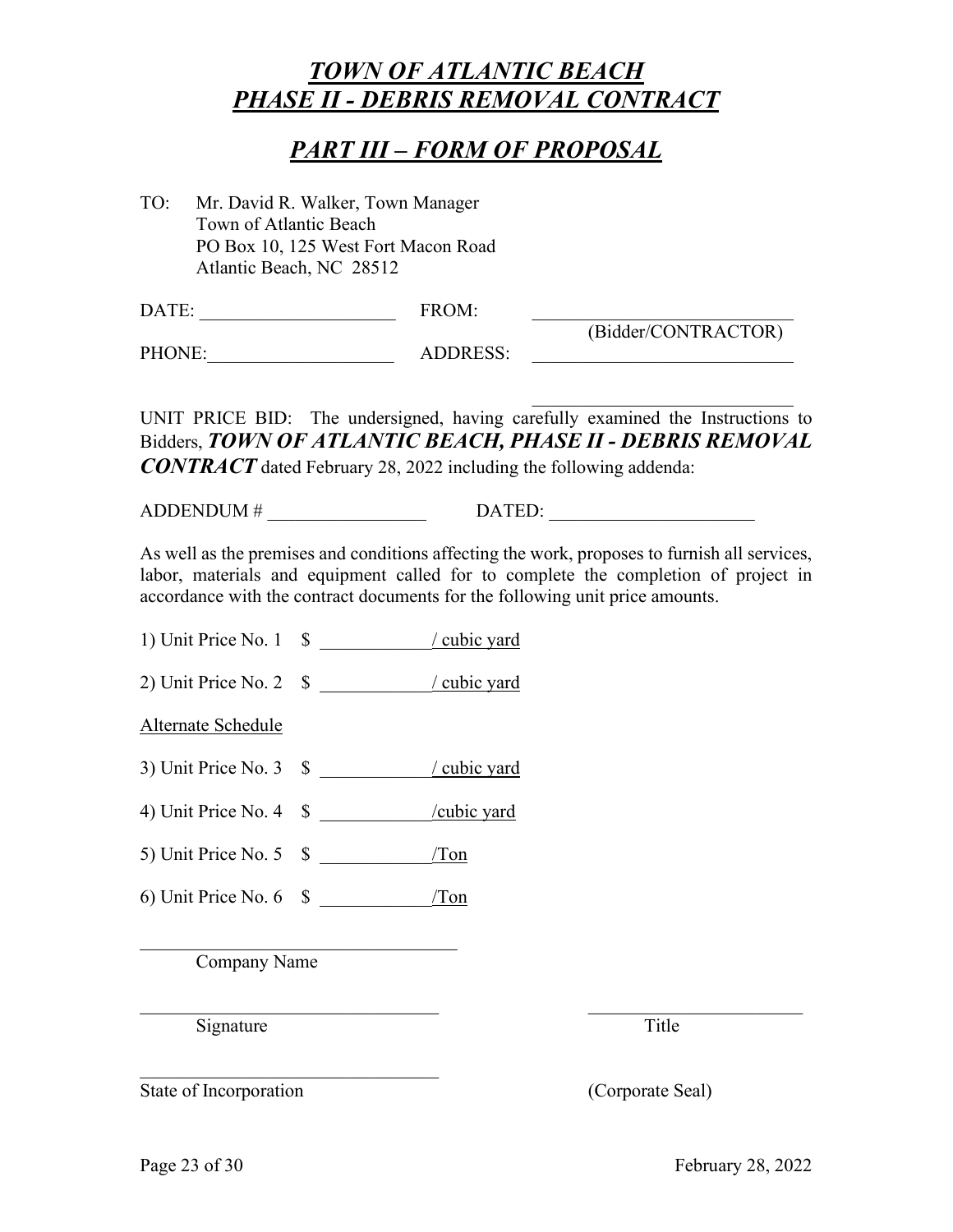# *PART IV – STATEMENT OF ASSURANCES AND COMPLIANCE*

The undersigned, as bidder, certifies that the General Conditions and Instructions to Bidders found in the bidding document dated February 28, 2022, have been read and understood.

The bidder hereby provides assurance that the Firm represented and its principals in this bid, as indicated below:

- 1.00 Suspension and Debarment
- (a) This contract is a covered transaction for purposes of 2 C.F.R. pt. 180 and 2 C.F.R. pt. 3000. As such the CONTRACTOR is required to verify that none of the CONTRACTOR, its principals (defined at 2 C.F.R. § 180.995), or its affiliates (defined at 2 C.F.R. § 180.905) are excluded (defined at 2 C.F.R. § 180.940) or disqualified (defined at 2 C.F.R. § 180.935).
- (b) The CONTRACTOR must comply with 2 C.F.R. pt. 180, subpart C and 2 C.F.R. pt. 3000, subpart C and must include a requirement to comply with these regulations in any lower tier covered transaction it enters into.
- (c) This certification is a material representation of fact relied upon by TOWN. If it is later determined that the CONTRACTOR did not comply with 2 C.F.R. pt. 180, subpart C and 2 C.F.R. pt. 3000, subpart C, in addition to remedies available to TOWN and North Carolina Department of Public Safety, the Federal Government may pursue available remedies, including but not limited to suspension and/or debarment.

(d) The CONTRACTOR agrees to comply with the requirements of 2 C.F.R. pt. 180, subpart C and 2 C.F.R. pt. 3000, subpart C throughout the period of this contract that may arise from this offer. The CONTRACTOR further agrees to include a provision requiring such compliance in its lower tier covered transactions.

- 1.01 Where the bidder is unable to certify to any of these statements in this certification, it will attach an explanation to this proposal.
- 2.00 Will comply with all requirements, stipulations, terms and conditions as stated in the bid document; and in any Contract entered into as a consequence of this bid.
- 3.00 Currently comply with all applicable Local, State and Federal Laws.
- 4.00 Are not guilty of collusion with other CONTRACTORS or vendors possibly interested in this bid or in determining prices to be submitted.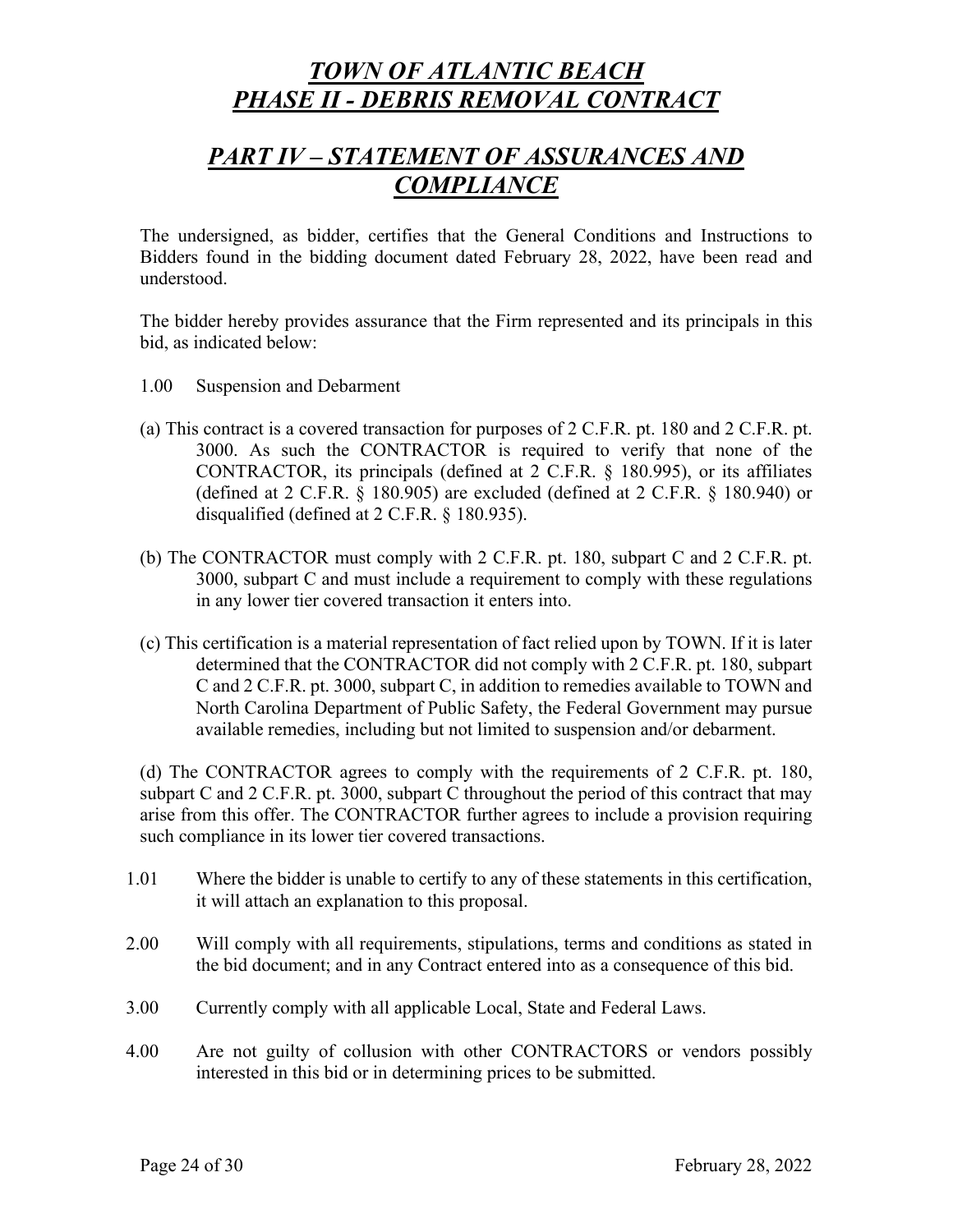# *PART IV – STATEMENT OF ASSURANCES AND COMPLIANCE*

5.00 Byrd Anti-Lobbying Amendment, 31 U.S.C. § 1352 (as amended). No Federal appropriated funds have been paid or will be paid, by or on behalf of the undersigned, to any person for influencing or attempting to influence an officer or employee of an agency, a Member of Congress, an officer or employee of Congress, or an employee of a Member of Congress in connection with the awarding of any Federal contract, the making of any Federal grant, the making of any Federal loan, the entering into of any cooperative agreement, and the extension, continuation, renewal, amendment, or modification of any Federal contract, grant, loan, or cooperative agreement.

If any funds other than Federal appropriated funds have been paid or will be paid to any person for influencing or attempting to influence an officer or employee of any agency, a Member of Congress, an officer or employee of Congress, or an employee of a Member of Congress in connection with this Federal contract, grant, loan, or cooperative agreement, the undersigned shall complete and submit Standard Form LLL, "Disclosure Form to Report Lobbying," in accordance with its instructions.

The undersigned shall require that the language of this certification be included in the award documents for all subawards at all tiers (including subcontracts, subgrants. and contracts under grants, loans, and cooperative agreements) and that all subrecipients shall certify and disclose accordingly.

- This certification is a material representation of fact upon which reliance was placed when this transaction was made or entered into. Submission of this certification is a prerequisite for making or entering into this transaction imposed by 31, U.S.C. § 1352 (as amended by the Lobbying Disclosure Act of 1995). Any person who fails to file the required certification shall be subject to a civil penalty of not less than \$10,000 and not more than \$100,000 for each such failure.
- 6.00 Such agent as indicated below is officially authorized to represent the firm in whose name this bid is submitted.

 $\_$  , and the set of the set of the set of the set of the set of the set of the set of the set of the set of the set of the set of the set of the set of the set of the set of the set of the set of the set of the set of th

Name of Firm Name of Firm Representative

Signature Title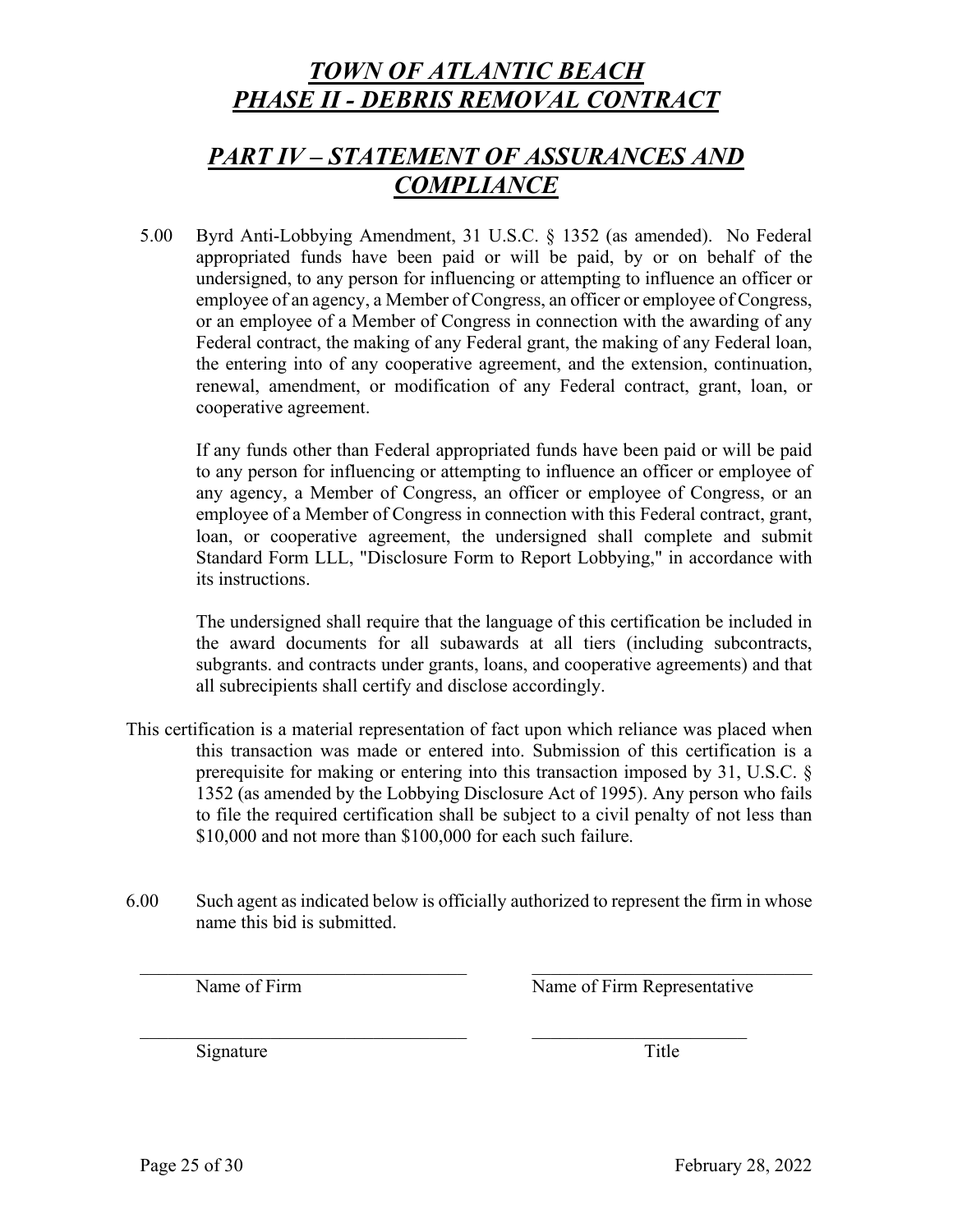# *PART IV – STATEMENT OF ASSURANCES AND COMPLIANCE*

 $\overline{\phantom{a}}$  , and the set of the set of the set of the set of the set of the set of the set of the set of the set of the set of the set of the set of the set of the set of the set of the set of the set of the set of the s Address of Firm

 $\overline{\phantom{a}}$  , and the set of the set of the set of the set of the set of the set of the set of the set of the set of the set of the set of the set of the set of the set of the set of the set of the set of the set of the s

 $\overline{\phantom{a}}$  , and the set of the set of the set of the set of the set of the set of the set of the set of the set of the set of the set of the set of the set of the set of the set of the set of the set of the set of the s Telephone Number

 $\overline{\phantom{a}}$  , and the set of the set of the set of the set of the set of the set of the set of the set of the set of the set of the set of the set of the set of the set of the set of the set of the set of the set of the s

Date

State of Incorporation (Corporate Seal)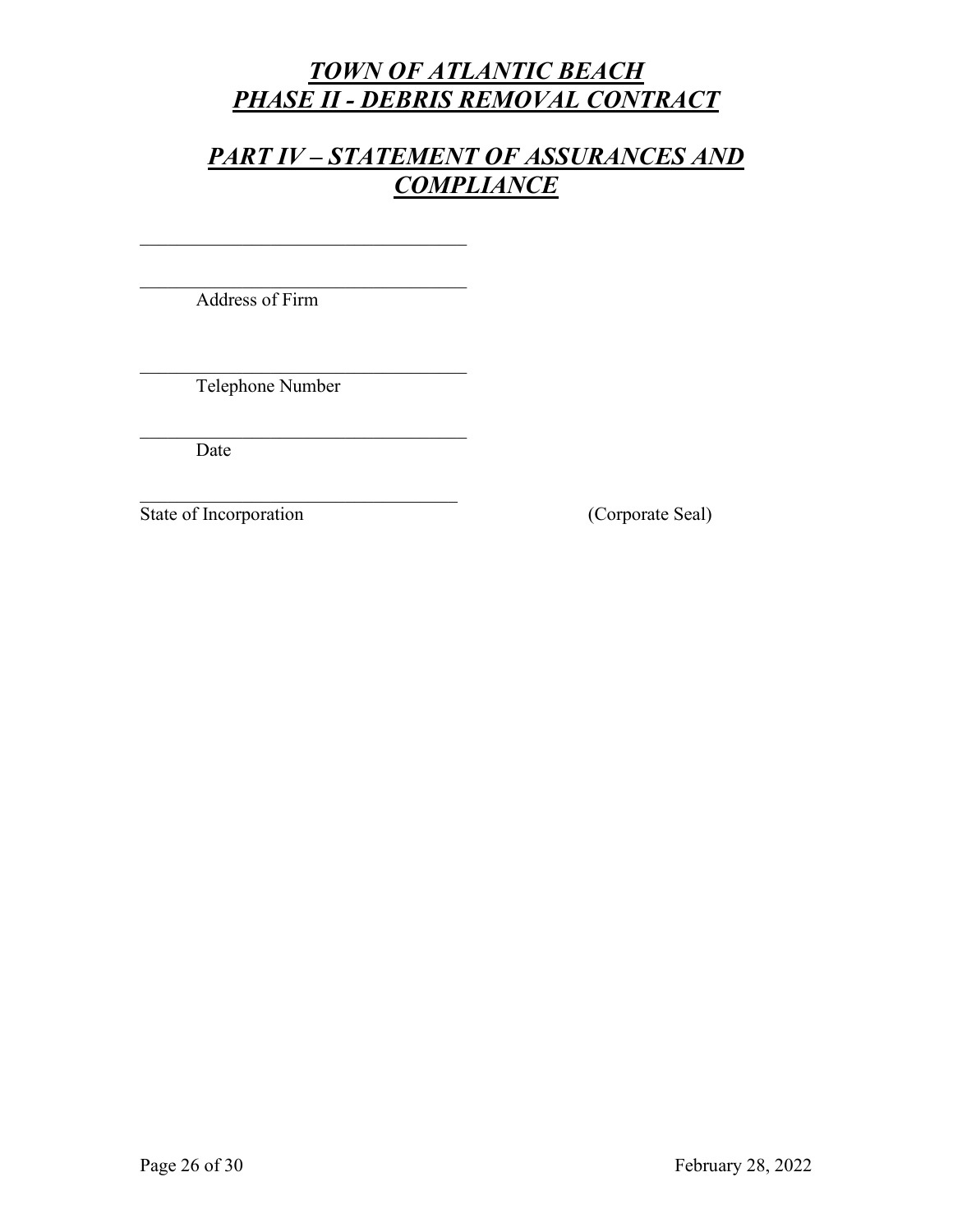## *PART V – EXECUTION OF AGREEMENT*

#### STATE OF NORTH CAROLINA CONTRACT NO:

COUNTY OF CARTERET

#### AGREEMENT BETWEEN THE TOWN OF ATLANTIC BEACH, NORTH CAROLINA AND

| THIS AGREEMENT, made this the                                                    | day of                               | $, 2022,$ by and                                      |
|----------------------------------------------------------------------------------|--------------------------------------|-------------------------------------------------------|
| between the TOWN OF ATLANTIC BEACH, NORTH CAROLINA (hereinafter called           |                                      |                                                       |
| "TOWN"), a municipal Corporation located in Carteret County, North Carolina; and |                                      |                                                       |
|                                                                                  |                                      | , a corporation organized under the laws of the State |
| of                                                                               | , (hereinafter called "CONTRACTOR"). |                                                       |

#### 1. Purpose

The TOWN hereby employs the CONTRACTOR to furnish all labor, materials and equipment to perform all work in manner and form as specified by the attached, PARTS I – V, TOWN OF ATLANTIC BEACH, PHASE II - DEBRIS REMOVAL CONTRACT, containing specifications and documents consisting of, but not limited to: Scope of Services, Advertisement, Instructions to Bidders, General Conditions, Technical Specifications, Proposal and Affidavit, and Performance, which are incorporated as if fully set out, for the following:

CONTRACTOR will gather, load and haul vegetative and C&D (Construction and Demolition) debris from the public beach, roads, rights-of-way and designated Public Property within the incorporated limits of the TOWN to the appropriate designated landfill/reduction site(s) as directed under Section 10.00 of PART I – INSTRUCTIONS TO BIDDERS.

#### STATEMENT OF AGREEMENT

In consideration of the mutual promises and covenants set out hereinafter, the parties agree as follows:

1) AVAILABILITY. CONTRACTOR agrees to make available for use within the Town of Atlantic Beach the equipment and manpower necessary to quickly and efficiently perform the Work following a storm event when directed to do so by the authorized officials of the Town of Atlantic Beach.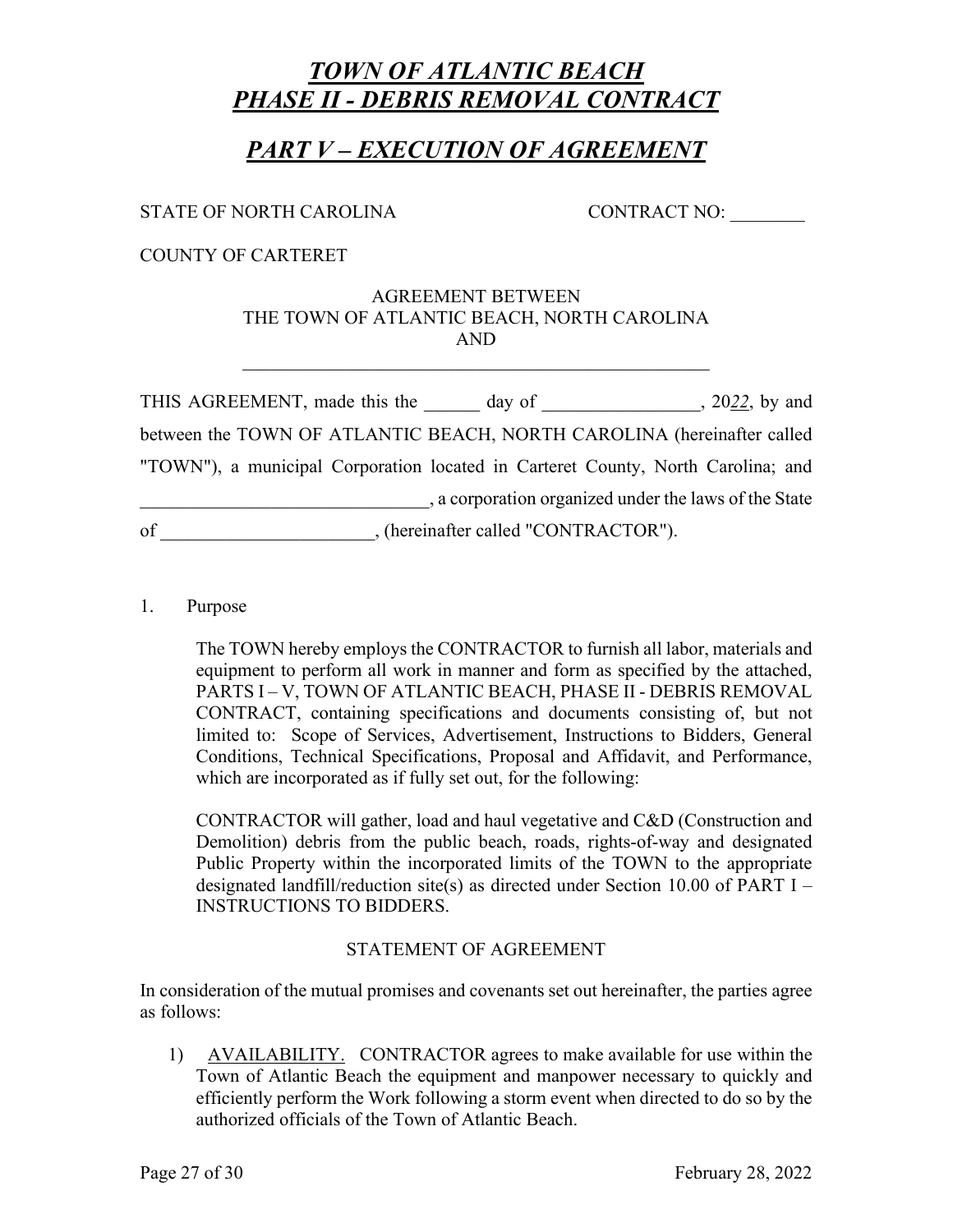## *PART V – EXECUTION OF AGREEMENT*

- 2) WORK. The work is described in the TOWN OF ATLANTIC BEACH, PHASE II - DEBRIS REMOVAL CONTRACT Bid Documents under Part II "Scope of Work."
- 3) INCORPORATION OF BID DOCUMENTS. The instructions to bidders captioned "TOWN OF ATLANTIC BEACH, PHASE II - DEBRIS REMOVAL CONTRACT" consisting of thirty pages dated February 28, 2022, and consisting of Part I – Instructions to Bidders, Part II – Scope of Work, Part III – Form of Proposal, Part IV - Statement of Assurances and Compliance, and Part V – Execution of Agreement are incorporated herein as if set out in full as terms of this Contract.
- 4) COMPENSATION. CONTRACTOR will be compensated at the unit price rates per cubic yard or ton as set out in Part III – Form of Proposal of the TOWN OF ATLANTIC BEACH, PHASE II - DEBRIS REMOVAL CONTRACT Bid Documents, a signed copy of which is attached as part of this document.
- 5) AUTHORITY. CONTRACTOR shall be entitled to act upon verbal instructions given by the Public Works Director, Town Manager or Mayor of the Town of Atlantic Beach, and shall not be required to determine whether approval of the full Town Council has been given for any requested work under this Contract.
- 6) TERM. This Contract shall be effective commencing July 1, 2022 and shall remain effective until June 30, 2023.
- 7) INDEMNITY. CONTRACTOR indemnifies and saves Atlantic Beach, its officers and employees, harmless from any claims, suits and judgments, including the cost of defending against the same, arising out of or relating to CONTRACTOR'S performance under this agreement.
- 8) COMPLETE AGREEEMENT. This agreement contains the complete understanding between the parties, and any amendment shall be in writing, and executed by the parties hereto.
- 9) NON-ASSIGNMENT. CONTRACTOR may not assign this Contract without the express written consent of the Town of Atlantic Beach.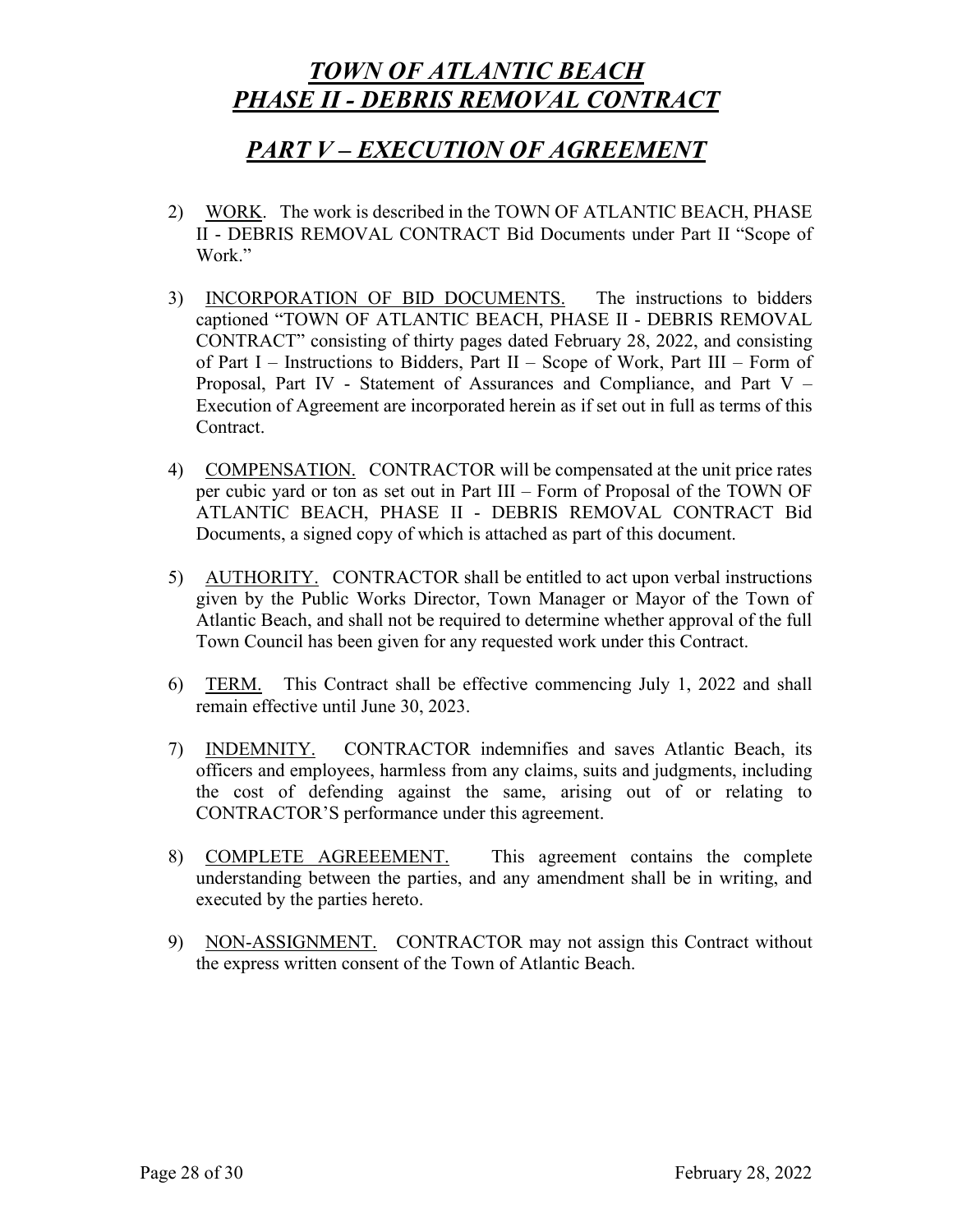## *PART V – EXECUTION OF AGREEMENT*

IN WITNESS WHEREOF, the TOWN has caused this agreement to be duly executed in its name and behalf and the CONTRACTOR has caused this agreement to be duly executed in its name and behalf and its corporate seal to be hereunto affixed, and attested to.

TOWN OF ATLANTIC BEACH, NORTH CAROLINA

ATTEST: Mayor

 $\text{BY:}\qquad \qquad$ 

TOWN Clerk

FINANCE OFFICER'S CERTIFICATION STATEMENT This instrument has been pre-audited in the manner required by the Local Government

Finance Director

APPROVED AS TO FORM:

 $\overline{\phantom{a}}$  , where  $\overline{\phantom{a}}$  , where  $\overline{\phantom{a}}$  ,  $\overline{\phantom{a}}$  ,  $\overline{\phantom{a}}$  ,  $\overline{\phantom{a}}$  ,  $\overline{\phantom{a}}$  ,  $\overline{\phantom{a}}$  ,  $\overline{\phantom{a}}$  ,  $\overline{\phantom{a}}$  ,  $\overline{\phantom{a}}$  ,  $\overline{\phantom{a}}$  ,  $\overline{\phantom{a}}$  ,  $\overline{\phantom{a}}$  ,  $\overline{\phantom{a}}$  ,

TOWN Attorney

STATE OF NORTH CAROLINA

\_\_\_\_\_\_\_\_\_\_\_\_\_\_\_\_\_\_\_\_\_\_\_\_\_\_\_\_\_\_\_\_

COUNTY OF CARTERET

I, \_\_\_\_\_\_\_\_\_\_\_\_\_\_\_\_\_\_\_\_\_\_\_\_\_\_\_\_\_\_\_\_, a Notary Public of the State and County aforesaid, certify that Katrina Tyer personally came before me this day and acknowledged that she is Town Clerk for the TOWN of ATLANTIC BEACH, a North Carolina Municipal Corporation, and that by authority duly given and as the act of the TOWN of ATLANTIC BEACH, the foregoing instrument was signed in its name by its Mayor, \_\_\_\_\_\_\_\_\_\_\_\_\_\_\_\_\_\_\_\_\_\_\_\_\_\_\_\_, sealed with its corporate seal and attested by herself as

its Clerk.

WITNESS my hand and notarial seal, this the day of the control of the state of the state of the state of the state of the state of the state of the state of the state of the state of the state of the state of the state of 20\_\_\_\_.

Notary Public (SEAL)

My Commission Expires:

\_\_\_\_\_\_\_\_\_\_\_\_\_\_\_\_\_\_\_\_\_\_\_\_\_\_\_\_\_\_\_\_\_